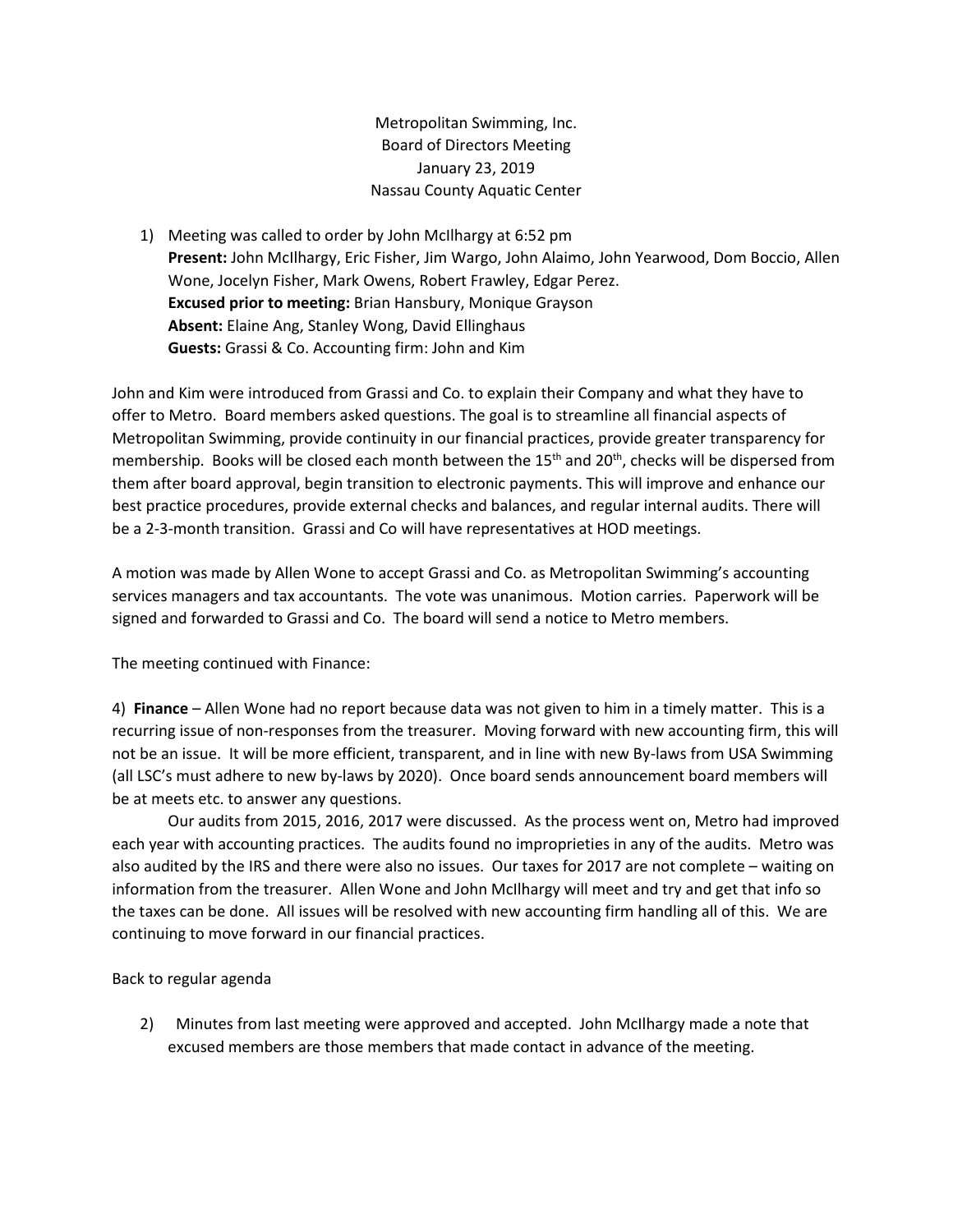### 3) **General Chair** – John McIlhargy

- 1) Mac thanked Brian Hansbury and Eric Fisher for working so hard on Senior Mets and all the issues in setting it up. They also worked on time standard files for other championship meets
- 2) Financial updates have already been discussed
- 3) Update on Lehman LS it will be an ongoing issue and may take years to settle –
- 4) Phillips 66 Volunteer award was discussed
- 5) 2019 Leadership Summit 1 coach, 1 athlete Senior Chairs will discuss and handle
- 6) Meet Committee Survey Bob Vializ submitted his meet committee survey and results to help make it better for meet hosts. The results were discussed, and Mac will be handing out to different chairs their areas to work on to help resolve some of the issues and update our practices.

# 4) **Officers Reports**:

**Treasurer** – Elaine Ang – was not present – submitted quick book reports Tuesday night. Report attached.

**Finance Chair** – Allen Wone – already covered

**Admin Vice Chair** – Eric Fisher – Sr. Met OME and online ticket sales going well. Reminder that online sales are a requirement now at Lehman College.

Eric reminded meet hosts that meet reports are due in 30 days and must be complete – there is no grace period. Fines will be issued.

**Senior Chairs** – Jim Wargo and John Alaimo – Report attached – asked about Club Excellence. They also thanked Brian and Eric for work done on Senior Mets. Tess Howley will be added to Olympic Trial swimmers!

**Age Group Chairs** – John Yearwood and Dom Boccio – the Delta Marriott in Richmond has been reserved for 2019 LC Zones. It is a switch from our previous hotels. We are assured the team will be well taken care of. Thanks to Brian and Eric for working on time standard files. Bronze and Silvers are single age events, but awards are by age group.

**Coaches Rep** – John Yearwood – no report at this time.

**Athlete Reps** – Jocelyn Fisher and Mark Owens – Jr. Rep application are due Feb. 11 – voting will be by email during Sr. Mets

**Safety** – Edgar Perez – still receiving reports from incident occurring in Metro.

**Tech planning** – David Ellinghaus – meet bid info for LC went out and is due end of January. Any changes in posted meet info on the Metro calendar must be approved in advance by tech planning. It should be at least one week in advance.

**Safe Sport Coordinator** – Brian Hansbury – there was no report at this time **Athlete at Large** – Robert Frawley and Stanley Wong – all is good – nothing further to report.

### 5) **Office Manager**- Mary Fleckenstein

As of January 23, 2019 – Metro has 9797 premium athlete members, 191 flex members and 162 outreach members for a total of 10, 150 athletes. This is a little ahead of 2018.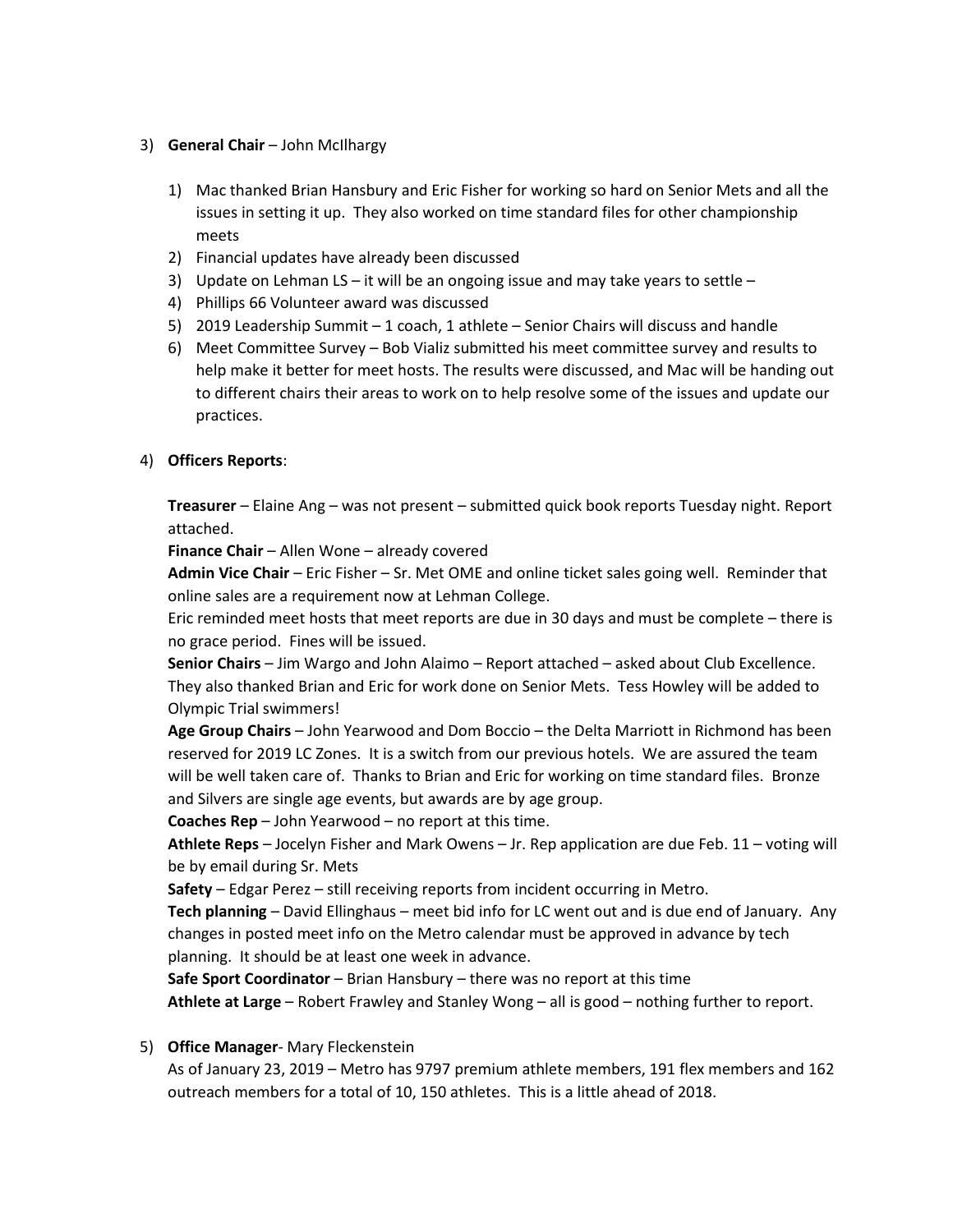Office is running fine – reminder that the office will be closed in May as posted on web site. HOD notice for April went out – reminder of earlier date due to Eastern Zone meeting and USA Swimming workshops.

LC bids are coming in

Jr. Nationals reimbursements 31 of 37 swimmers received reimbursement Nationals – 7 out of 10 swimmers received reimbursement. Reminder on all reimbursements for swimmers, officials etc. – all paperwork must be included and filled out fully to be considered. It must be filed within the deadline. Coaches certifications are still an issue – Coaches MUST know requirements – it is their responsibility – Teams – check your portals. Several non-registered clubs have registered unattached swimmers – potential for USA membership.

- 6) Old Business: Check on Club Excellence will be coming out soon
- 7) New Business: John Yearwood reported that Virginia is unable to host Diversity Camp for the Eastern Zone this year. Camp only happens every 2 years. Eastern Zone looking for a host – could Hofstra be a possibility for a location. Need LC pool and dorms/food service. It is approximately 60 swimmers and coaches – 4 per LSC and extras if room. There is support from USA Swimming and the Eastern Zone. A call will be made to Hofstra – if they say no – then we can't host this time.

Diversity has held conference call meetings and has many goals for going forward.

# **Proposed Championship Schedule for SC 2020.**

Senior Mets February 13-16 Silvers February 28-March 1 8&U March 7-8 JOs/Team Challenge March 13-15 Bronze March 20-22

Jim Wood – NJ – passed away in early January. Jim has been a long member of the Eastern Zone and USA Swimming, including past president. Metro sends his family, friends and Berkeley Aquatics their condolences. There will be a celebration of life held in May.

- 8) Next meeting February 20, 2019 White Plains YWCA at 6:30
- 9) Meeting adjourned at 8:48 pm

Respectfully submitted:

Mary Fleckenstein for Monique Grayson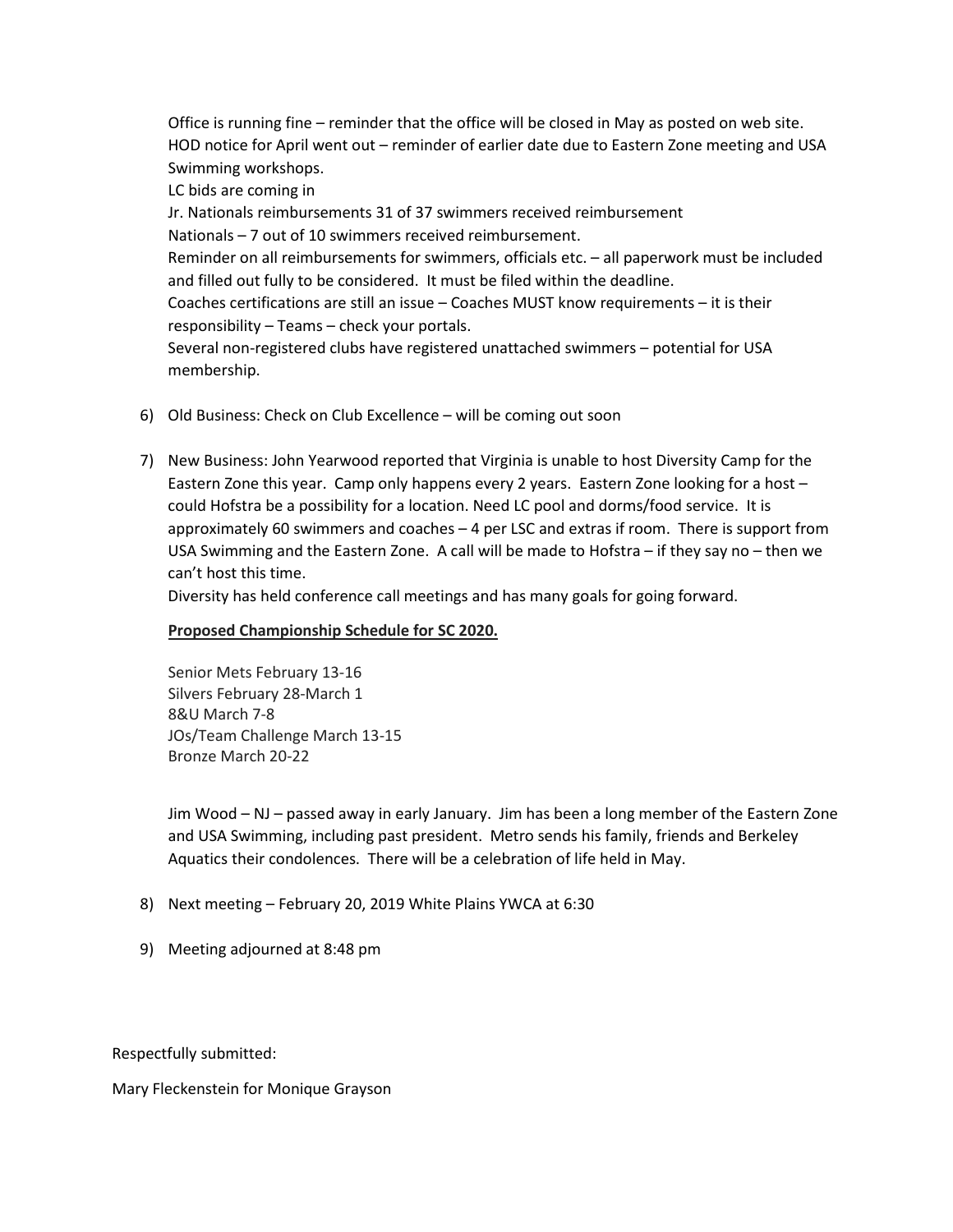

99 Sheep Pasture Road, Port Jefferson, NY 11777 (631) 736-6422 - FAX (631) 938-7418 Email address: metro.office@metroswimming.org



# BOARD OF DIRECTORS MEETING Wednesday, January 23, 2019 6:30 PM Nassau County Aquatic Center

# 1: CALL TO ORDER, WELCOME, and INTRODUCTIONS:

Excused prior to meeting: Brian Hansbury, Monique Grayson

2: ACCEPTANCE/CORRECTIONS OF MINUTES:

# Reports of officers

3: GENERAL CHAIR: John McIlhargy: Welcome -General Updates-

- 1. Senior Mets Thank you
- 2. Finance Update and This year's Returns and audits
- 3. Update on Lehman LS
- 4. Meet Host Committee Conversation
- 4: OFFICERS REPORS: (\*\*additional information or officer request for specific time)

TREASURER'S REPORT: Elaine Ang FINANCE CHAIR: Allen Wone ADMINISTRATIVE VICE CHAIR: Eric Fisher SECRETARY: Monique Grayson SENIOR CHAIR: Jim Wargo/John Alamo AGE GROUP CHAIR: John Yearwood/Dom Boccio COACHES REPRESENTATIVE: John Yearwood ATHLETES' REPRESENTATIVES: Jocelyn Fisher/Mark Owens TECHNICAL PLANNING: David Ellinghaus SAFETY COORDINATOR: Edgar Perez SAFE SPORT COORDINATOR: Brian Hansbury At Large Athletes: Stanley Wong/ Robert Frawley

- 5. OFFICE MANAGER: Mary Fleckenstein
- 6: UNFINISHED/OLD BUSINESS:
- 7: NEW BUSINESS:
- 8: NEXT MEETING: Schedule

Adjournment

Roll Call: Note that the second control of the second control of the second control of the second control of the second control of the second control of the second control of the second control of the second control of the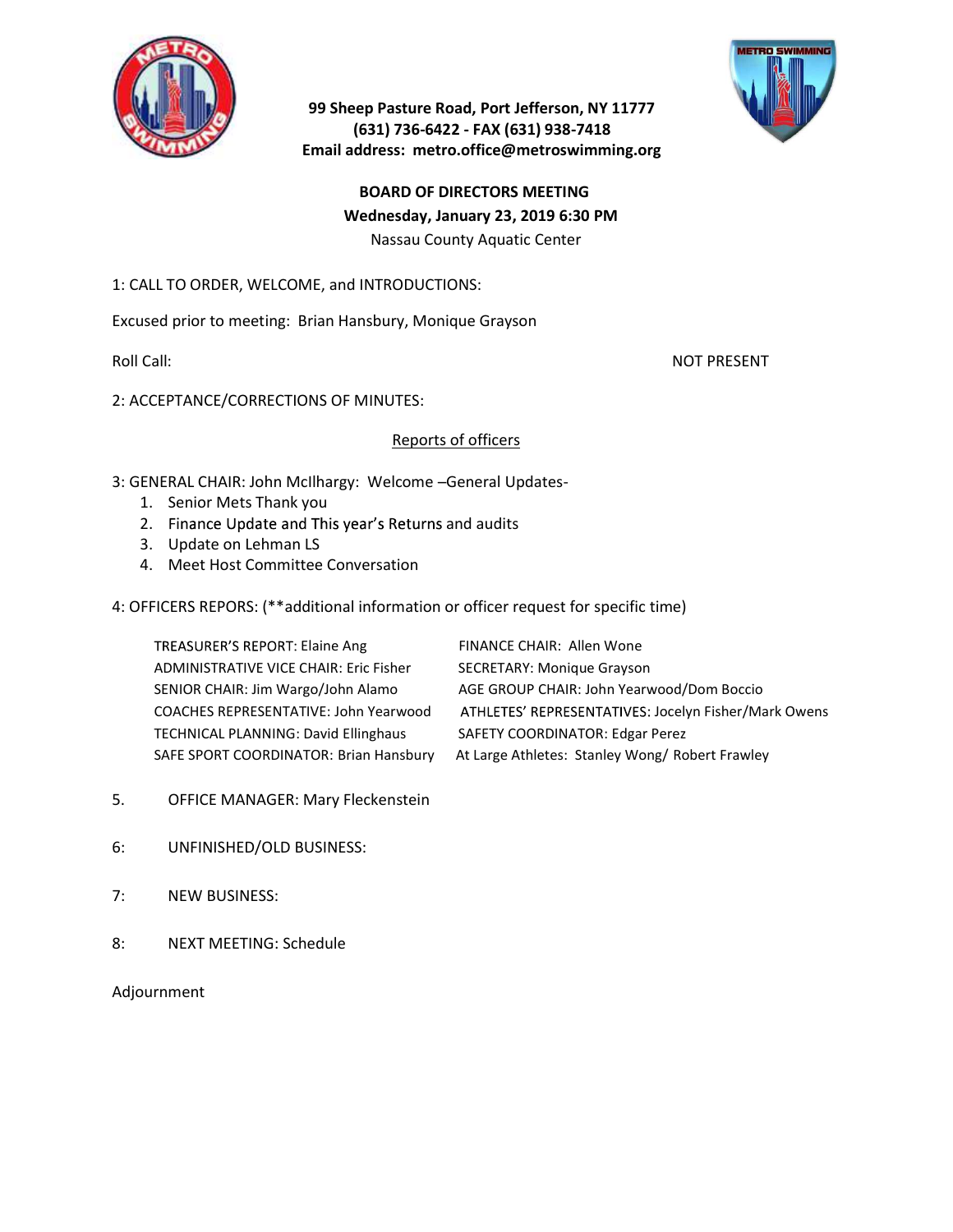## **Senior Co-Chair Report Jim Wargo and John Alaimo**

#### **2019 Club Excellence Results**

#### **Gold Medal Clubs**

Long Island Aquatic Club – 22,580

#### **Silver Medal Clubs**

Asphalt Green Unified Aquatics – 15,989 Condors Swim Club – 6,543

### **Bronze Medal Clubs**

Badger Swim Club – 7,225 NYS Aquatics, Inc. – 4,232

# **Metropolitan Athletes who competed at Winter Nationals Greensboro, NC Nov 28-Dec 1, 2018**

Metropolitan Swimming had representation at USA Swimming Winter Nationals from ten individuals participating while representing seven different Metropolitan swim teams. Below is the list of individuals in alphabetical order by team. Listed in bullets beneath their names are any finals results that the individual achieved during the competition.

### 1. **Yara Hierath (17) Badger Swim Club**

- 11<sup>th</sup> Women's 800m Free
- $\bullet$  12<sup>th</sup> Women's 200m IM
- $\bullet$  11<sup>th</sup> Women's 400m IM
- $\bullet$  11<sup>th</sup> Women's 1500m Free

### 2. **Emily Escobedo (22) Condors Swim Club of Clarkstown**

- 5<sup>th</sup> Women's 200m IM
- 4<sup>th</sup> Women's 100m Breast
- 2<sup>nd</sup> Women's 200m Breast
- 3. **Josie Panitz (17) Empire Swimming**
- 4. **Joyce Kwok (24) LaGuardia Aquatic Club**

### 5. **Tess Howley (13) Long Island Aquatic Club**

- 23<sup>rd</sup> Women's 100m Fly
- 24th Women's 200m Free
- 18<sup>th</sup> Women's 200m Fly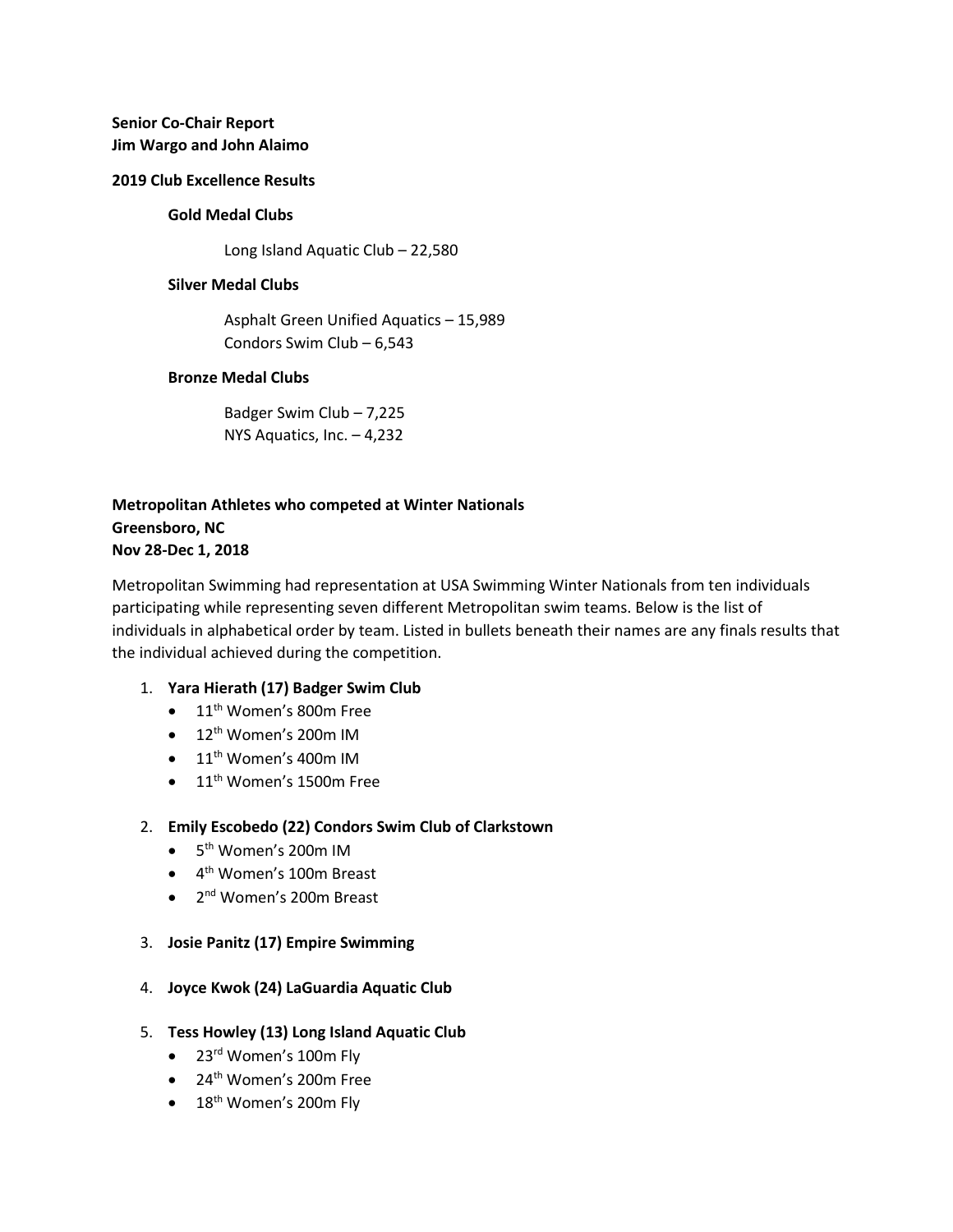# 6. **Lauryn Johnson (17) Long Island Aquatic Club**

- $\bullet$  24<sup>th</sup> Women's 400m Free
- $\bullet$  24<sup>th</sup> Women's 100m Fly
- 16<sup>th</sup> Women's 200m Fly

## 7. **Jason Louser (17) Long Island Aquatic Club**

- $\bullet$  13<sup>th</sup> Men's 200m IM
- $\bullet$  2<sup>nd</sup> Men's 400m IM

# 8. **Chloe Stepanek (16) Long Island Aquatic Club**

- 9<sup>th</sup> Women's 200m Free
- $\bullet$  14<sup>th</sup> Women's 100m Free

# 9. **Morgan Rinn (17) Long Island Express**

 $\bullet$  21st Women's 200m Fly

# 10. **Kristin Cornish (14) Westchester Aquatic Club**

# **Metropolitan Athletes who competed at East Speedo Winter Juniors Greensboro, NC**

# **Dec 5-Dec 8, 2018**

Metropolitan Swimming had representation at USA Swimming East Speedo Winter Juniors from 37 individuals representing eight different Metropolitan swim teams. Below is the list of individuals categorized by team in alphabetical order. All athletes who scored in an "A" Final are in bold, with their results listed next to their name.

## **Asphalt Green Unified Aquatics**

- 1. **Isabel Gormley – 8 th Place Women's 500 Free, 3rd Place Women's 400 IM**
- 2. Charlotte Krevitt
- 3. Audrey Orange
- 4. Dylan Porges
- 5. **Dylan Rhee – 4 th Place Men's 200 Breast**
- 6. Adell Sabovic
- 7. **Sophia Zhang – 2 nd Place Women's 100 Breast**

# **Badger Swim Club**

- 1. Yilinna Collmar
- 2. Matthew Fenlon
- 3. Emily Gjertsen
- 4. Kimberly Jogis
- 5. Noelle Kaufmann
- 6. Hunter Kim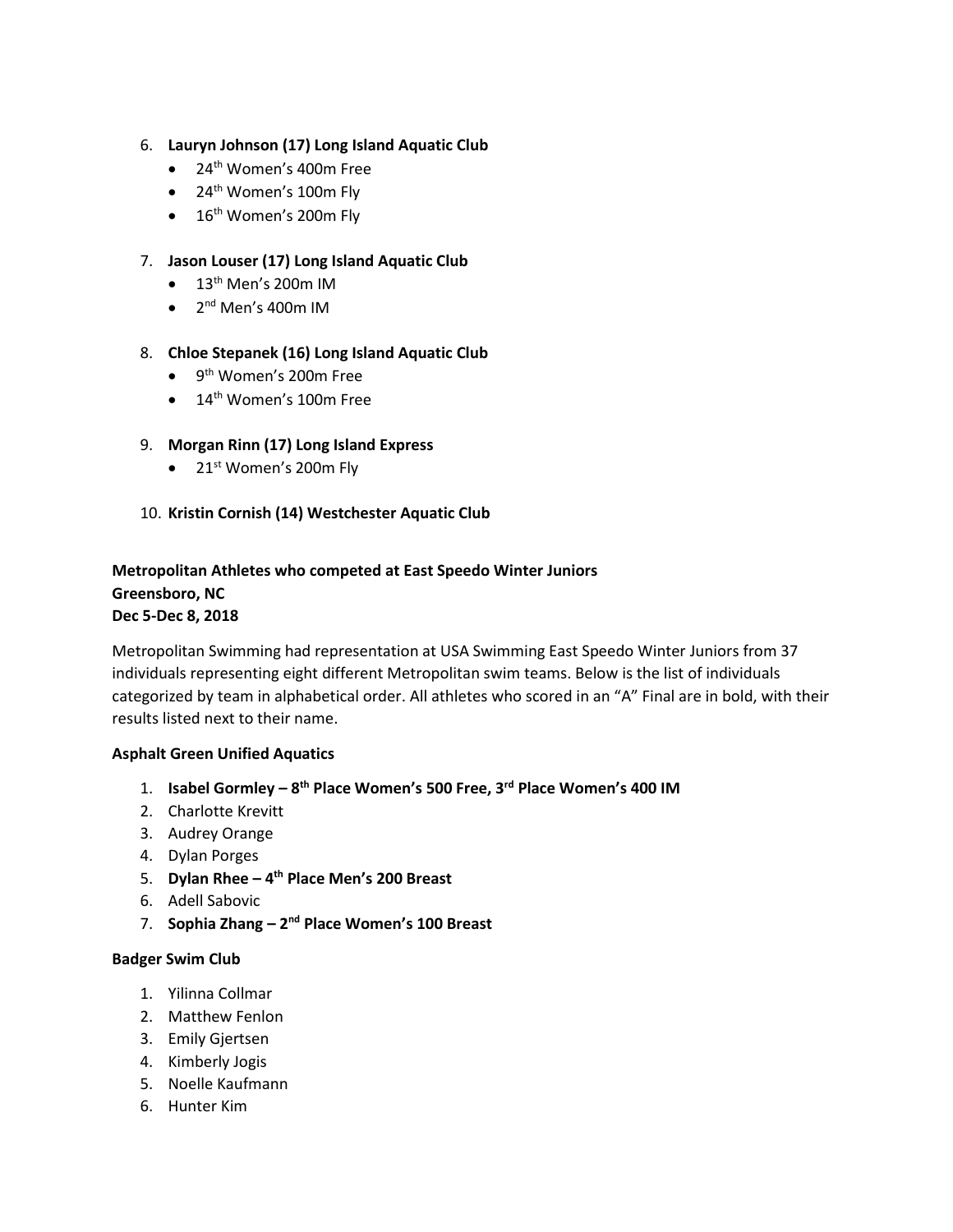- 7. Nicholas Torres
- 8. Garrett Towne
- 9. Yugo Tsukikawa

#### **Condors Swim Club of Clarkstown**

- **1. Christiana Regenauer – 8 th Place Women's 100 Fly**
- 2. Daniel Trincher

#### **Hauppauge Athletic Association**

1. Trenton Burr

#### **LaGuardia Aquatic Club**

- 1. Vanessa Chong
- 2. Orla Egan
- 3. Andy Lee

#### **New York Sharks Aquatics**

- 1. Lauren Aylmer
- **2. Phillip Gong – 8 th Place Men's 100 Breast**
- 3. Joseph Hurle
- 4. Joy Jiang
- 5. Theresa Milio
- 6. Jess Pryne
- 7. Matthew Styczen

#### **Three Village Swim Club**

- 1. Jocelyn Fisher
- 2. Angelina Harris
- 3. Kyra Sommerstad
- 4. Mackenzie Thomas
- 5. Jake Vecchio
- 6. Brendan Williams

#### **Trident Aquatic Club**

- 1. Kristen Gullickson
- 2. Madison Petricevic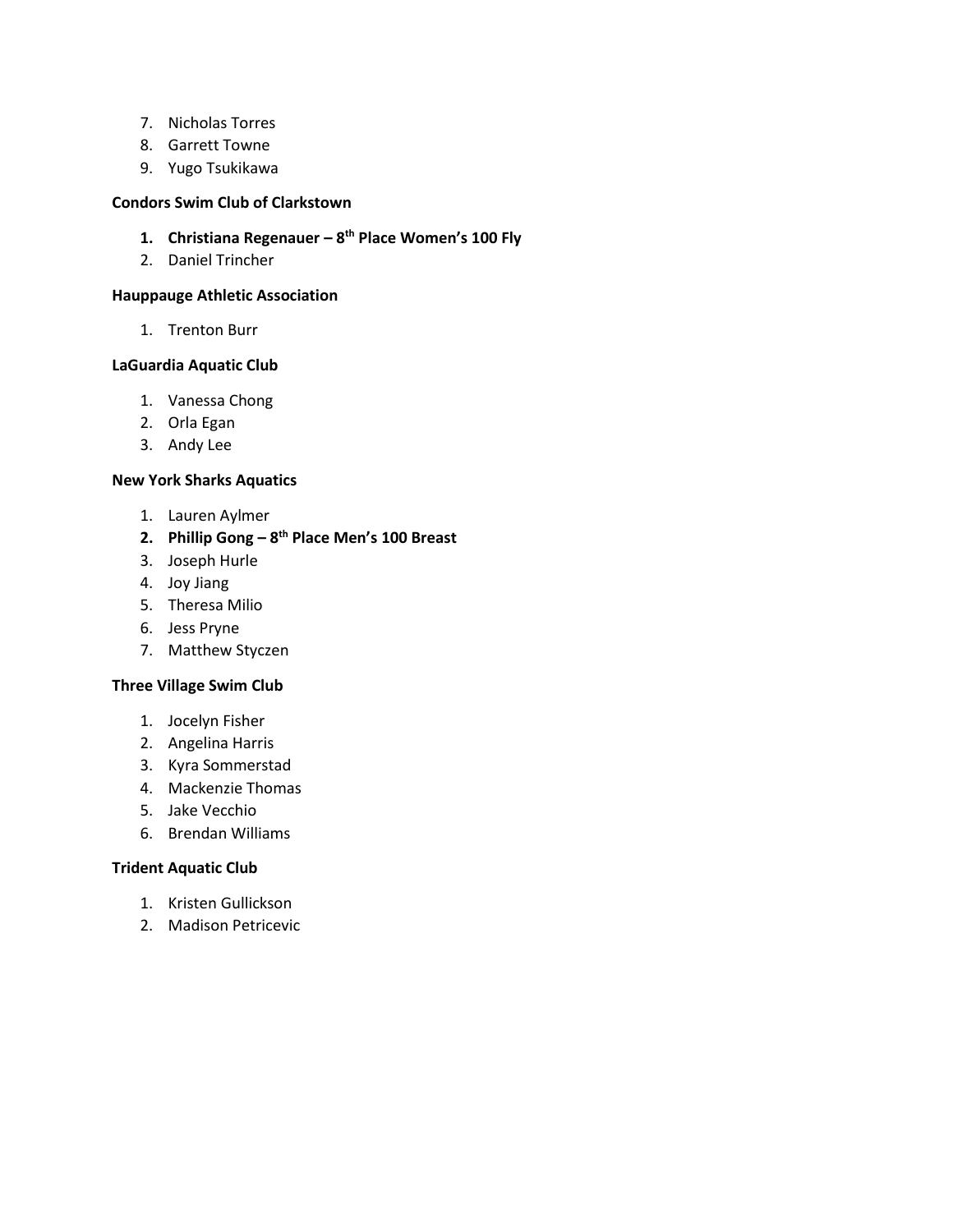# Metropolitan Swimming Inc.

BALANCE SHEET COMPARISON

As of December 31, 2018

|                                            | <b>TOTAL</b>       |                         |  |  |
|--------------------------------------------|--------------------|-------------------------|--|--|
|                                            | AS OF DEC 31, 2018 | AS OF DEC 31, 2017 (PY) |  |  |
| <b>ASSETS</b>                              |                    |                         |  |  |
| <b>Current Assets</b>                      |                    |                         |  |  |
| <b>Bank Accounts</b>                       |                    |                         |  |  |
| 1001 Checking                              | 509,739.08         | 403,465.96              |  |  |
| 1002 Sterling National Bank                | $-13,188.64$       | 0.00                    |  |  |
| 1002.1 CD# 8293544316                      | 1,085.21           | 1,085.21                |  |  |
| 1002.2 CD# 8393532364                      | 5,461.64           | 5,461.64                |  |  |
| 1002.3 CD# 8293532363                      | 6,641.79           | 6,641.79                |  |  |
| <b>Total 1002 Sterling National Bank</b>   | 0.00               | 13,188.64               |  |  |
| 1003 HSBC Huntington                       | 0.00               | 0.00                    |  |  |
| 1003.1 CD #47026-2                         | 0.00               | 0.00                    |  |  |
| 1003.2 CD 47047-5                          | 0.00               | 0.00                    |  |  |
| 1003.3 CD #61227-0                         | 0.00               | 0.00                    |  |  |
| <b>Total 1003 HSBC Huntington</b>          | 0.00               | 0.00                    |  |  |
| 1004 Mutual Fund Investment                | 0.00               | 0.00                    |  |  |
| 1005 Savings - Chase                       | 65,694.52          | 52,445.97               |  |  |
| 1006 Exchange                              | 0.00               | 0.00                    |  |  |
| <b>Total Bank Accounts</b>                 | \$575,433.60       | \$469,100.57            |  |  |
| <b>Accounts Receivable</b>                 |                    |                         |  |  |
| 1100 Accounts Receivable                   | 34,388.51          | 17,084.81               |  |  |
| <b>Total Accounts Receivable</b>           | \$34,388.51        | \$17,084.81             |  |  |
| <b>Other Current Assets</b>                |                    |                         |  |  |
| 1007 Fidelity & Guaranty                   | 222,280.34         | 220,079.54              |  |  |
| 1008 National Integrity                    | 217,906.64         | 214,475.00              |  |  |
| 1200 Prepaid Expenses                      | 0.00               | 0.00                    |  |  |
| 1210 Credit Card Receivables               | 0.00               | 0.00                    |  |  |
| <b>Undeposited Funds</b>                   | $-1,995.00$        | 0.00                    |  |  |
| <b>Total Other Current Assets</b>          | \$438,191.98       | \$434,554.54            |  |  |
| <b>Total Current Assets</b>                | \$1,048,014.09     | \$920,739.92            |  |  |
| <b>Fixed Assets</b>                        |                    |                         |  |  |
| 1300 Furniture & Fixtures                  | 3,125.89           | 3,125.89                |  |  |
| Depreciation                               | $-156.30$          | $-156.30$               |  |  |
| <b>Original Cost</b>                       | 0.00               | 0.00                    |  |  |
| <b>Total 1300 Furniture &amp; Fixtures</b> | 2,969.59           | 2,969.59                |  |  |
| 1301 Hall of Fame - Lehman                 | 24,751.97          | 24,751.97               |  |  |
| Depreciation                               | $-3,212.71$        | $-2,083.92$             |  |  |
| Total 1301 Hall of Fame - Lehman           | 21,539.26          | 22,668.05               |  |  |
| <b>Total Fixed Assets</b>                  | \$24,508.85        | \$25,637.64             |  |  |
| <b>TOTAL ASSETS</b>                        | \$1,072,522.94     | \$946,377.56            |  |  |

LIABILITIES AND EQUITY Liabilities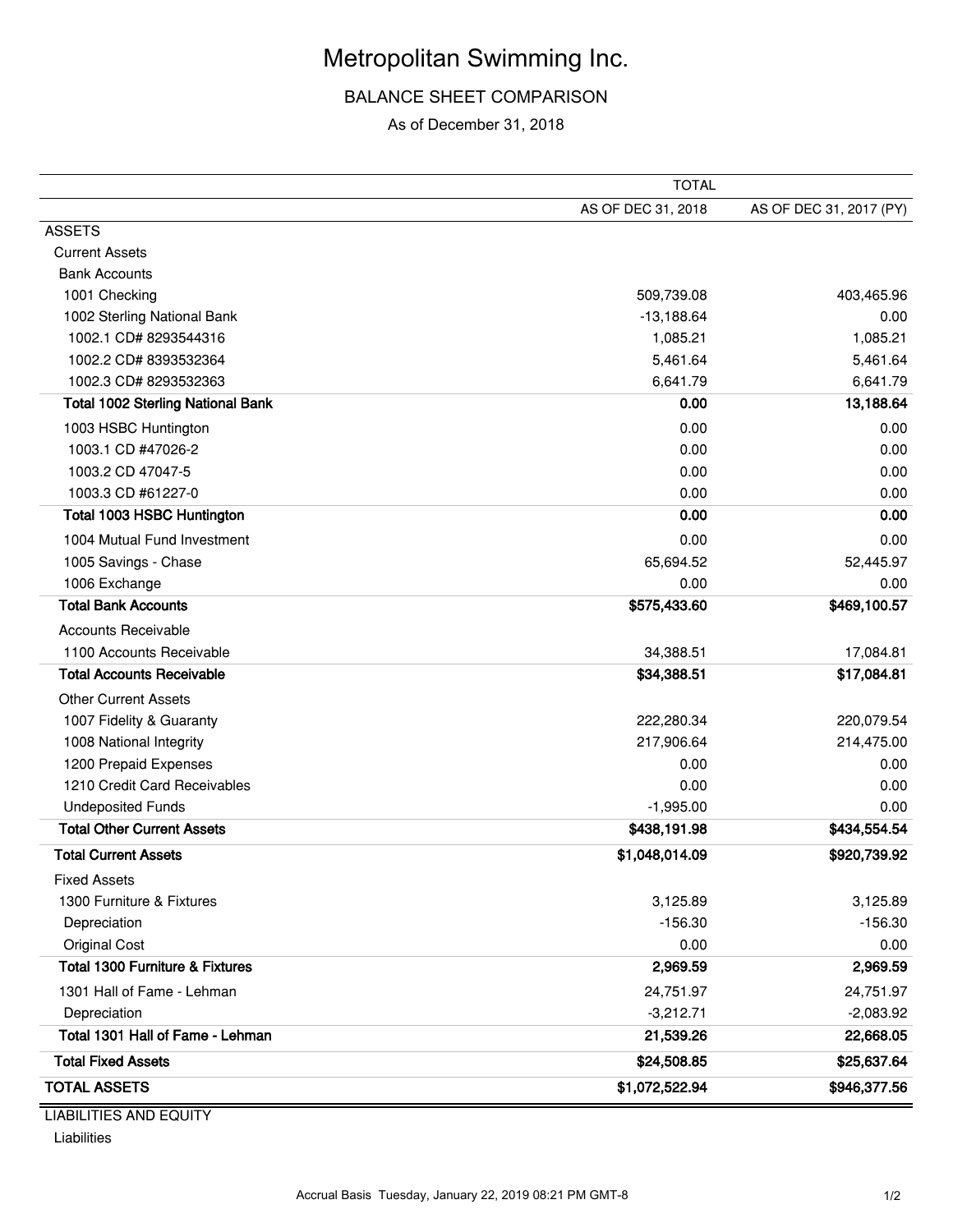|                                        | <b>TOTAL</b>       |                         |  |
|----------------------------------------|--------------------|-------------------------|--|
|                                        | AS OF DEC 31, 2018 | AS OF DEC 31, 2017 (PY) |  |
| <b>Current Liabilities</b>             |                    |                         |  |
| <b>Accounts Payable</b>                |                    |                         |  |
| Accounts Payable                       | 0.00               | 0.00                    |  |
| <b>Total Accounts Payable</b>          | \$0.00             | \$0.00                  |  |
| <b>Credit Cards</b>                    |                    |                         |  |
| 2200 American Express                  | 0.00               | 0.00                    |  |
| <b>Total Credit Cards</b>              | \$0.00             | \$0.00                  |  |
| <b>Other Current Liabilities</b>       |                    |                         |  |
| 2001 Accrued Expense                   | 0.00               | 0.00                    |  |
| 2005 Deferred Revenue                  | 0.00               | 0.00                    |  |
| <b>Total Other Current Liabilities</b> | \$0.00             | \$0.00                  |  |
| <b>Total Current Liabilities</b>       | \$0.00             | \$0.00                  |  |
| <b>Total Liabilities</b>               | \$0.00             | \$0.00                  |  |
| Equity                                 |                    |                         |  |
| 3900 Retained Earnings                 | 951,459.64         | 847,213.74              |  |
| <b>Opening Balance Equity</b>          | 0.00               | 0.00                    |  |
| Net Income                             | 121,063.30         | 99,163.82               |  |
| <b>Total Equity</b>                    | \$1,072,522.94     | \$946,377.56            |  |
| <b>TOTAL LIABILITIES AND EQUITY</b>    | \$1,072,522.94     | \$946,377.56            |  |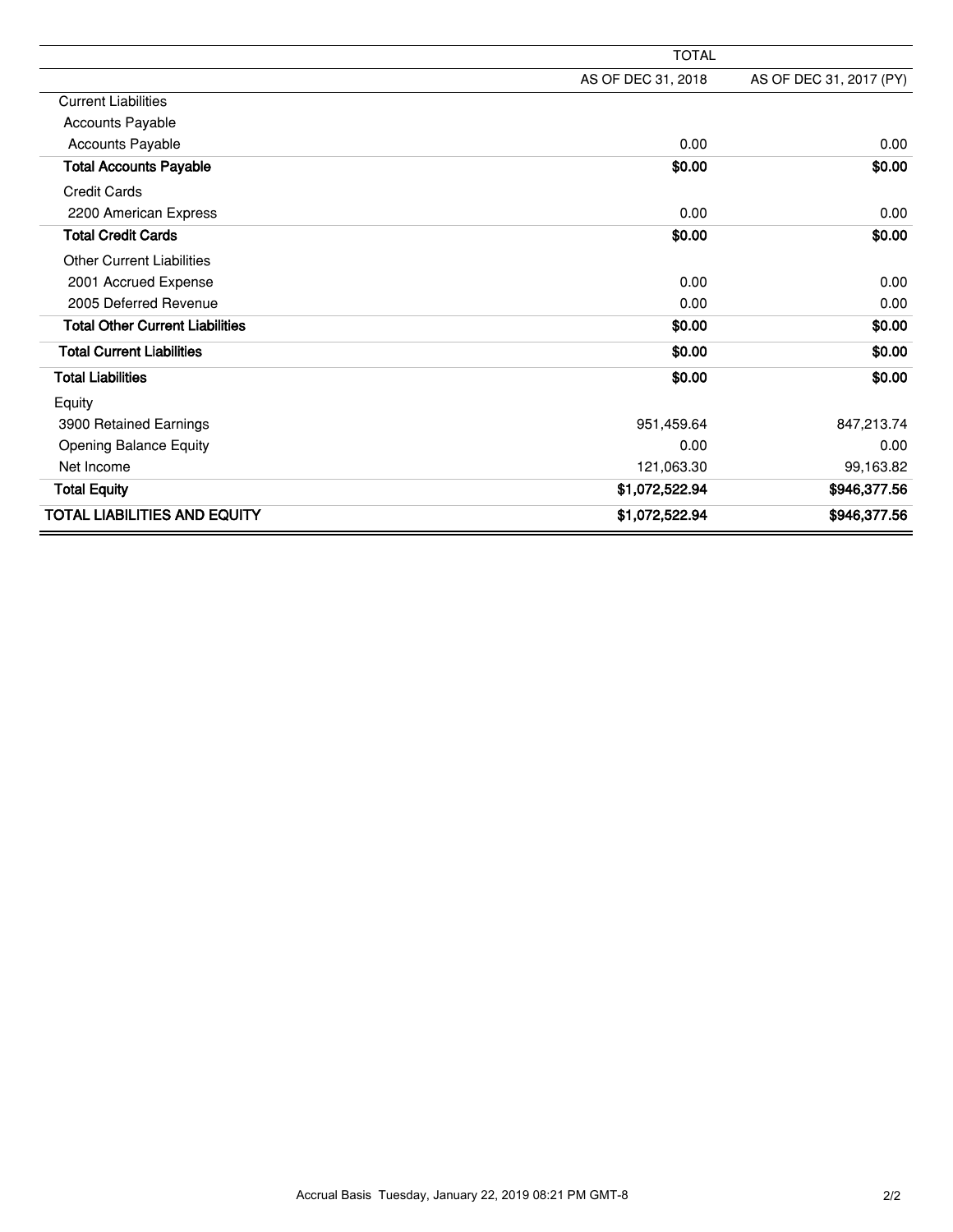# Metropolitan Swimming Inc.

# BUDGET VS. ACTUALS: FY 2018-19 BUDGET - FY19 P&L

September 2018 - August 2019

|                                                 | <b>TOTAL</b>  |               |                    |             |
|-------------------------------------------------|---------------|---------------|--------------------|-------------|
|                                                 | <b>ACTUAL</b> | <b>BUDGET</b> | <b>OVER BUDGET</b> | % OF BUDGET |
| Income                                          |               |               |                    |             |
| 5000.00 General Income Accts                    |               |               |                    |             |
| 5001.00 Investment Income                       |               |               |                    |             |
| 5001.10 Interest Income                         | 2.17          |               | 2.17               |             |
| 5001.20 Dividend Income                         |               | 5,000.00      | $-5,000.00$        |             |
| 5001.30 Unrealized Gain on Investment           |               |               |                    |             |
| Total 5001.00 Investment Income                 | 2.17          | 5,000.00      | -4,997.83          | 0.04%       |
| 5002.00 Fee & Surcharge                         |               |               |                    |             |
| 5002.10 Sanctions Fee                           | 1,825.00      | 20,000.00     | $-18,175.00$       | 9.13%       |
| 5002.15 Post Meet Fee (20%)                     | 101,786.80    | 300,000.00    | $-198,213.20$      | 33.93 %     |
| 5002.16 Athlete Surcharge                       |               |               |                    |             |
| 5002.17 Senior Surcharge                        |               | 1,000.00      | $-1,000.00$        |             |
| 5002.18 JO Surcharge                            |               | 16,000.00     | $-16,000.00$       |             |
| 5002.19 Silver/Bronze Surcharge                 | 533.00        | 6,000.00      | $-5,467.00$        | 8.88%       |
| Total 5002.00 Fee & Surcharge                   | 104,144.80    | 343,000.00    | $-238,855.20$      | 30.36%      |
| 5004 Fundraising Revenue (deleted)              |               |               |                    |             |
| 5004.16 Clinics (deleted)                       |               |               |                    |             |
| 5004.17 Fran Schnarr Fundraiser (deleted)       |               |               |                    |             |
| <b>Total 5004 Fundraising Revenue (deleted)</b> |               |               |                    |             |
| 5005.10 Fines                                   |               |               |                    |             |
| 5005.17 Admins Fines                            | 5,000.00      | 4,500.00      | 500.00             | 111.11%     |
| 5005.18 Junior fines                            |               | 100.00        | $-100.00$          |             |
| 5005.19 Senior Fines                            |               | 100.00        | $-100.00$          |             |
| <b>Total 5005.10 Fines</b>                      | 5,000.00      | 4,700.00      | 300.00             | 106.38%     |
| 5006.00 Registrations                           |               |               |                    |             |
| 5006.10 Club-Received                           | 16,200.00     | 18,000.00     | $-1,800.00$        | 90.00%      |
| 7006.10 Club-Paid                               | $-5,740.00$   | $-6,000.00$   | 260.00             | 95.67%      |
| Total 5006.10 Club-Received                     | 10,460.00     | 12,000.00     | $-1,540.00$        | 87.17%      |
| 5006.20 Athlete-Received                        | 689,360.00    | 700,000.00    | $-10,640.00$       | 98.48%      |
| 7006.20 Athlete-Paid                            | -549,445.00   | $-580,000.00$ | 30,555.00          | 94.73%      |
| Total 5006.20 Athlete-Received                  | 139,915.00    | 120,000.00    | 19,915.00          | 116.60%     |
| 5006.30 Non Athlete-Received                    | 57,384.00     | 70,000.00     | $-12,616.00$       | 81.98%      |
| 7006.30 Non Athlete-Paid                        | $-47,814.00$  | $-58,000.00$  | 10,186.00          | 82.44 %     |
| Total 5006.30 Non Athlete-Received              | 9,570.00      | 12,000.00     | $-2,430.00$        | 79.75%      |
| 5006.40 Transfers-Received                      | 3,125.00      | 3,000.00      | 125.00             | 104.17%     |
| 5006.50 Flex Athletic-Received                  | 2,920.00      |               | 2,920.00           |             |
| 7006.50 Flex Athletic-Paid                      | $-70.00$      |               | $-70.00$           |             |
| Total 5006.50 Flex Athletic-Received            | 2,850.00      |               | 2,850.00           |             |
| 5006.60 Flex to Full Membership                 |               |               |                    |             |
| Total 5006.00 Registrations                     | 165,920.00    | 147,000.00    | 18,920.00          | 112.87%     |
| 5008.00 Meets                                   |               |               |                    |             |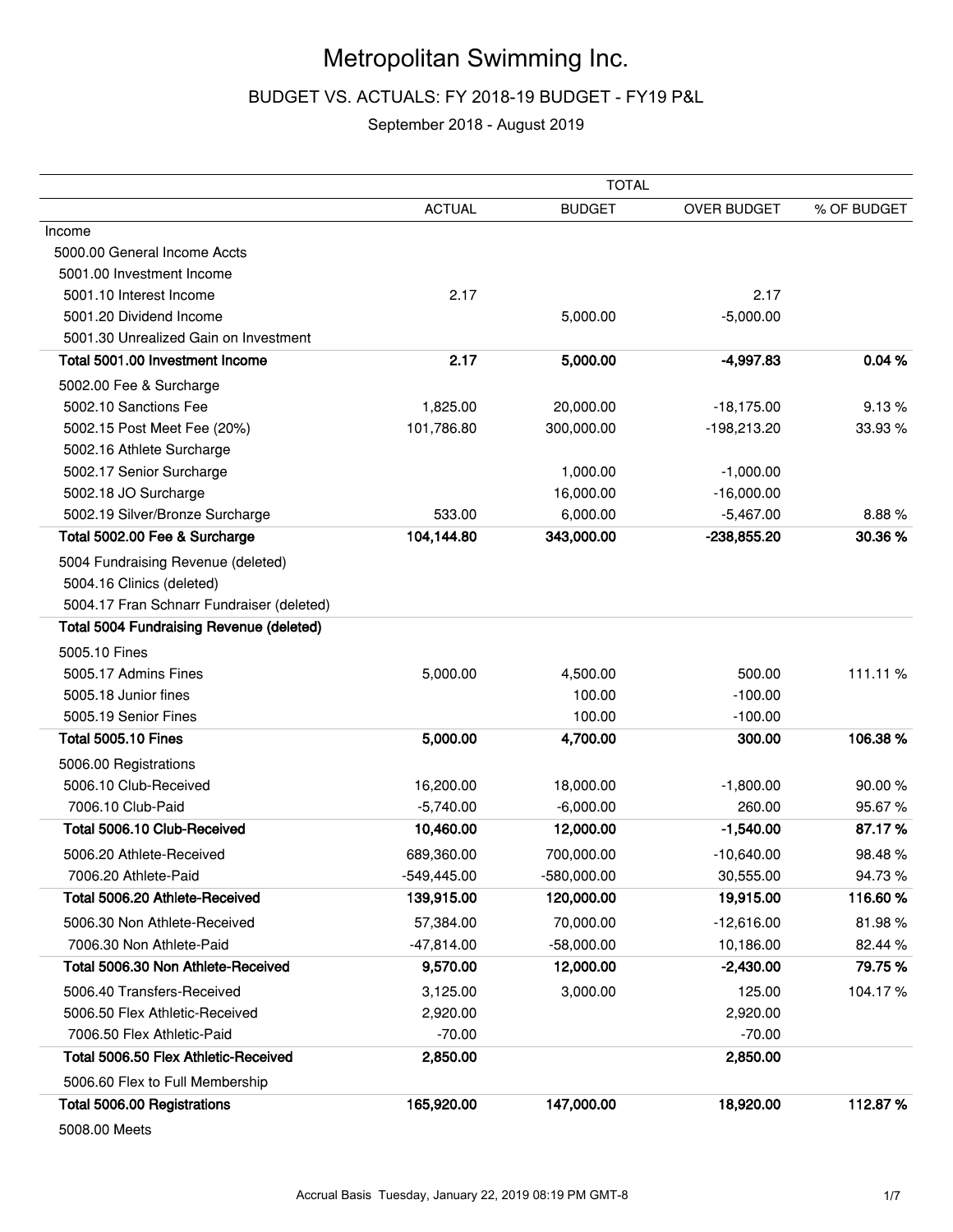|                                                                          |               | <b>TOTAL</b>  |                 |             |
|--------------------------------------------------------------------------|---------------|---------------|-----------------|-------------|
|                                                                          | <b>ACTUAL</b> | <b>BUDGET</b> | OVER BUDGET     | % OF BUDGET |
| 5008.10 Junior Meets                                                     |               |               |                 |             |
| 5008.11 JO - SC Revenue                                                  |               |               |                 |             |
| 7008.11 JO SC Awards                                                     |               |               |                 |             |
| 7008.12 JO - SC Personnel                                                |               |               |                 |             |
| 7008.13 JO Pool Rental SC                                                |               |               |                 |             |
| 7008.14 JO Hotel & Travel Exp SC                                         |               |               |                 |             |
| 7008.15 JO - SC Printing Fees                                            |               |               |                 |             |
| 7008.16 JO - SC Refreshments &                                           |               |               |                 |             |
| Supplies                                                                 |               |               |                 |             |
| Total 5008.11 JO - SC Revenue                                            |               |               |                 |             |
| 5008.12 JO - LC Revenue                                                  |               |               |                 |             |
| 7008.21 JO - LC Awards                                                   |               |               |                 |             |
| 7008.22 JO - LC Personnel                                                |               |               |                 |             |
| 7008.23 JO - LC Pool Rental                                              |               |               |                 |             |
| 7008.24 JO - LC Hotel & Travel                                           |               |               |                 |             |
| 7008.25 JO - LC Printing Expense                                         |               |               |                 |             |
| 7008.26 JO - LC Refreshments &                                           |               |               |                 |             |
| Supplies                                                                 |               |               |                 |             |
| Total 5008.12 JO - LC Revenue                                            |               |               |                 |             |
| Total 5008.10 Junior Meets                                               |               |               |                 |             |
| Total 5008.00 Meets                                                      |               |               |                 |             |
| 5010.00 Bounced Check Fee                                                |               |               |                 |             |
| 5010.10 Bounced Check Fee                                                |               |               |                 |             |
| Total 5010.00 Bounced Check Fee                                          |               |               |                 |             |
| 5011.00 Misc - Office                                                    |               |               |                 |             |
| 5012.00 Contribution income                                              |               |               |                 |             |
| 5013.00 Billable Expense Income                                          |               |               |                 |             |
| 5013.10 Markup                                                           |               |               |                 |             |
| Total 5013.00 Billable Expense Income                                    |               |               |                 |             |
| 5014.00 Sales                                                            |               |               |                 |             |
| 5016.00 Uncategorized Income                                             |               |               |                 |             |
| Total 5000.00 General Income Accts                                       | 275,066.97    | 499,700.00    | $-224,633.03$   | 55.05 %     |
|                                                                          |               |               |                 |             |
| 5100.00 Unapplied Cash Payment Income<br>5200.00 Sales of Product Income |               |               |                 |             |
| Discounts given (deleted)                                                |               |               |                 |             |
| Discounts given (deleted-1)                                              |               |               |                 |             |
| Sales of Product Income (deleted)                                        |               |               |                 |             |
| Shipping Income (deleted)                                                |               |               |                 |             |
| Shipping Income (deleted-1)                                              |               |               |                 |             |
| <b>Total Income</b>                                                      | \$275,066.97  | \$499,700.00  | $$ -224,633.03$ | 55.05%      |
| Cost of Goods Sold                                                       |               |               |                 |             |
| 5300.00 Cost of Goods Sold                                               |               |               |                 |             |
| Cost of Goods Sold (deleted)                                             |               |               |                 |             |
| <b>Total Cost of Goods Sold</b>                                          | \$0.00        | \$0.00        | \$0.00          | 0.00%       |
| <b>GROSS PROFIT</b>                                                      | \$275,066.97  | \$499,700.00  | $$ -224,633.03$ | 55.05%      |
| Expenses                                                                 |               |               |                 |             |
| 6000.00 Zone Meets                                                       |               |               |                 |             |
|                                                                          |               |               |                 |             |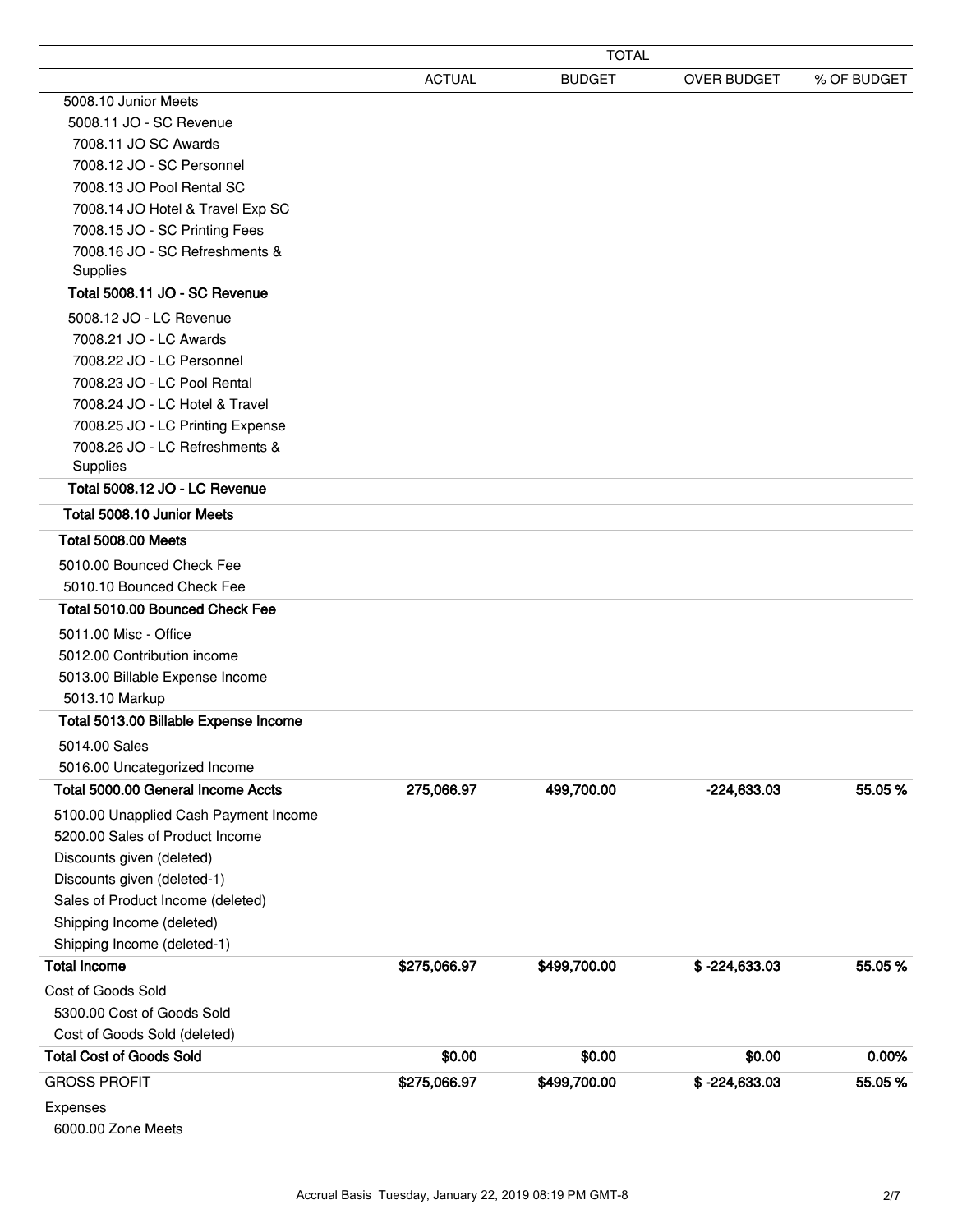|                                          |               | <b>TOTAL</b>  |                    |             |
|------------------------------------------|---------------|---------------|--------------------|-------------|
|                                          | <b>ACTUAL</b> | <b>BUDGET</b> | <b>OVER BUDGET</b> | % OF BUDGET |
| 6003.00 Eastern Zone Meet Host           |               |               |                    |             |
| Total 6000.00 Zone Meets                 |               |               |                    |             |
| 6100.00 Athletics Service Program        |               |               |                    |             |
| 6110 Travel Program                      |               |               |                    |             |
| 6110.00 Travel Reimbursement             |               |               |                    |             |
| 6005.17 Coaches Stipends (deleted)       |               |               |                    |             |
| 6110.11 SC Sectional                     |               | 20,000.00     | $-20,000.00$       |             |
| 6110.12 LC Senior Zone/Sectional         | 800.00        | 5,000.00      | $-4,200.00$        | 16.00%      |
| 6110.14 SC NCSA Junior                   |               | 30,000.00     | $-30,000.00$       |             |
| 6110.15 LC NCSA Junior                   |               | 4,000.00      | $-4,000.00$        |             |
| 6110.16 LC Futures                       |               | 20,000.00     | $-20,000.00$       |             |
| 6110.18 USA JR National SC               | 24,566.42     | 10,000.00     | 14,566.42          | 245.66%     |
| 6110.19 USA JR National LC               | 800.00        | 20,000.00     | $-19,200.00$       | 4.00%       |
| 6110.21 USA Pro Series                   |               |               |                    |             |
| 6110.22 USA National/Open SC             | 6,757.84      | 5,000.00      | 1,757.84           | 135.16%     |
| 6110.23 USA National/Open/Phillip66 LC   | 1,000.00      | 5,000.00      | $-4,000.00$        | 20.00%      |
| 6110.25 USA Olympic Trial                |               |               |                    |             |
| 6110.30 USA Open Water Champ             |               | 1,000.00      | $-1,000.00$        |             |
| 6110.40 National Youth team              |               |               |                    |             |
| Total 6110.00 Travel Reimbursement       | 33,924.26     | 120,000.00    | -86,075.74         | 28.27 %     |
| 6120.00 Scholarships                     | $-2,025.00$   |               | $-2,025.00$        |             |
| 6120.10 Joseph Stetz Registration Income |               | $-2,075.00$   | 2,075.00           |             |
| 6120.20 Galuzzi Scholarship In           |               |               |                    |             |
| 7120.10 Joe Stetz Scholarship Awards     |               | 2,000.00      | $-2,000.00$        |             |
| 7120.20 Joe Stetz Scholarship Placques   |               |               |                    |             |
| 7120.30 Galuzzi Scholarship Awards       |               |               |                    |             |
| Total 6120.00 Scholarships               | $-2,025.00$   | $-75.00$      | $-1,950.00$        | 2,700.00%   |
| 6130.00 Programs                         |               |               |                    |             |
| 6131.00 Age Group Zone Meet              |               |               |                    |             |
| 6131.10 LC Zone                          |               |               |                    |             |
| 6131.11 LC Zone fees collected           |               | $-95,000.00$  | 95,000.00          |             |
| 6131.12 LC Zone Entry fees               |               |               |                    |             |
| 7131.10 LC Zone Entries Fees Paid        |               | 7,000.00      | $-7,000.00$        |             |
| 7131.11 LC Zone Uniforms                 |               | 35,000.00     | $-35,000.00$       |             |
| 7131.12 LC Zone Petty Cash & supplies    |               | 2,000.00      | $-2,000.00$        |             |
| 7131.13 LC Zone Bus                      |               | 25,000.00     | $-25,000.00$       |             |
| 7131.14 LC Zone Hotel & meals            |               | 77,000.00     | $-77,000.00$       |             |
| 7131.15 LC Zone Board Member Travel      |               | 1,500.00      | $-1,500.00$        |             |
| 7131.16 LC Zone Official' Expenses       |               |               |                    |             |
| Total 6131.10 LC Zone                    |               | 52,500.00     | $-52,500.00$       |             |
| 6131.20 SC Zone                          |               |               |                    |             |
| 6131.21 SC Zone Entries fees collected   |               |               |                    |             |
| 7131.20 SC Zone Entries Fee Paid         |               |               |                    |             |
| 7131.21 SC Zone Uniforms                 |               |               |                    |             |
| 7131.22 SC Zone Petty cash & supplies    |               |               |                    |             |
| 7131.23 SC Zone Bus                      |               |               |                    |             |
| 7131.24 SC Zone Hotel                    |               |               |                    |             |
| 7131.25 SC Zone Board Member travel      |               |               |                    |             |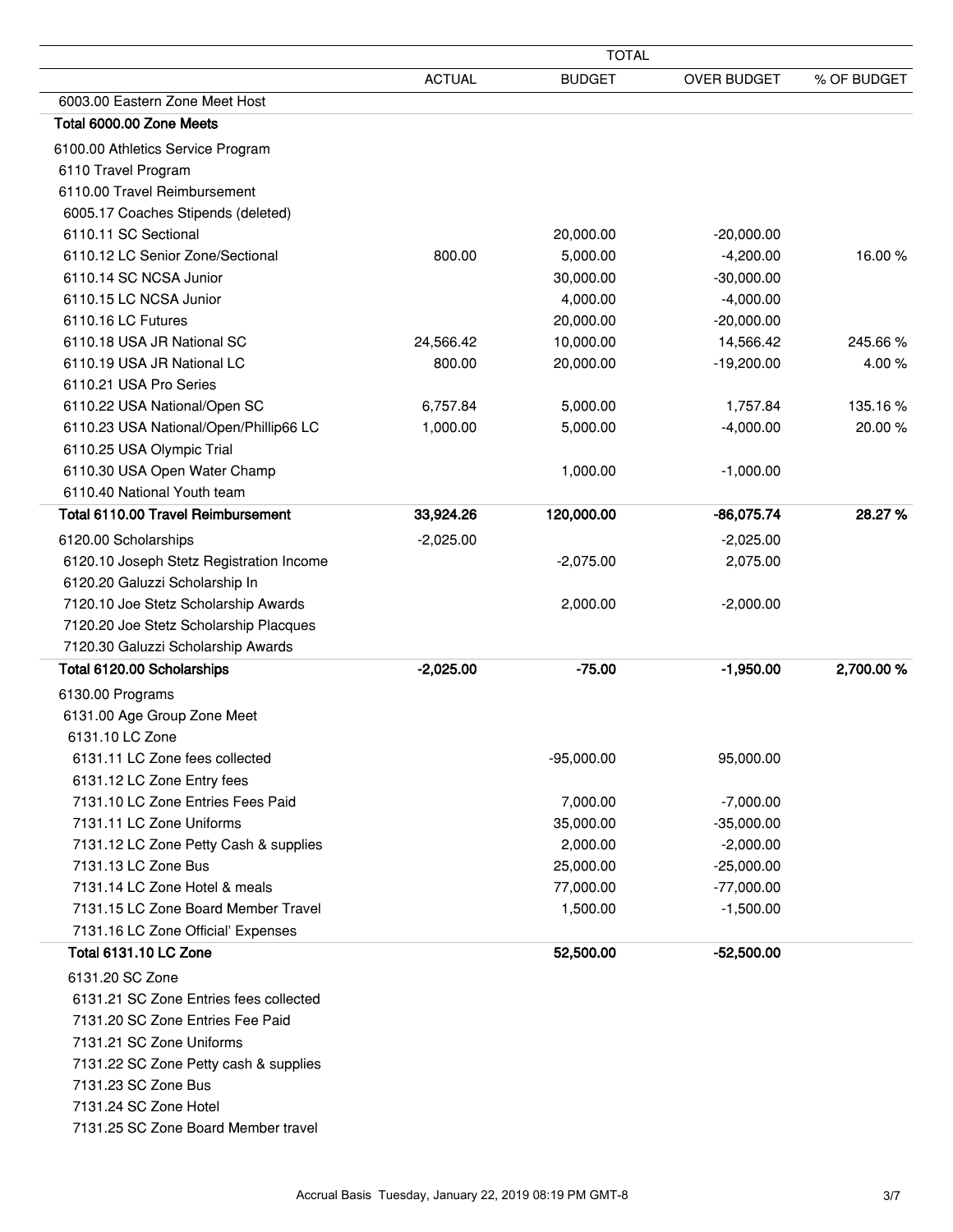|                                                                |               | <b>TOTAL</b>  |                    |             |
|----------------------------------------------------------------|---------------|---------------|--------------------|-------------|
|                                                                | <b>ACTUAL</b> | <b>BUDGET</b> | <b>OVER BUDGET</b> | % OF BUDGET |
| 7131.26 SC Zone Officials Expenses                             |               |               |                    |             |
| 7131.27 SC Zone Chaperone BGC                                  |               |               |                    |             |
| <b>Total 6131.20 SC Zone</b>                                   |               |               |                    |             |
| Total 6131.00 Age Group Zone Meet                              |               | 52,500.00     | $-52,500.00$       |             |
| 6132.00 Senior Training Trip                                   |               |               |                    |             |
| 6133.00 Diversity Program                                      |               | 8,000.00      | $-8,000.00$        |             |
| 6134.00 Safe Sports                                            |               |               |                    |             |
| 6135.00 Disability                                             |               | 2,000.00      | $-2,000.00$        |             |
| 6136.00 Swimposium                                             |               |               |                    |             |
| 6137.00 Distance Stipends                                      |               | 6,000.00      | $-6,000.00$        |             |
| 6137.10 Meet Distance Stipend-Summer                           |               |               |                    |             |
| Total 6137.00 Distance Stipends                                |               | 6,000.00      | $-6,000.00$        |             |
| Total 6130.00 Programs                                         |               | 68,500.00     | $-68,500.00$       |             |
| Total 6100.00 Athletics Service Program                        | 31,899.26     | 188,425.00    | $-156,525.74$      | 16.93%      |
| 6200.00 Committees (deleted)                                   |               |               |                    |             |
| 7054 National Disabilites Committee                            |               |               |                    |             |
| (deleted)                                                      |               |               |                    |             |
| 7056 Senior Circuit (deleted)                                  |               |               |                    |             |
| Total 6200.00 Committees (deleted)                             |               |               |                    |             |
| 6200.00 Officials                                              |               |               |                    |             |
| 6200.10 Travel Reimbursement                                   | 2,964.89      | 15,000.00     | $-12,035.11$       | 19.77%      |
| 6200.11 Clinic & Training Expenses                             | 1,566.78      | 3,000.00      | $-1,433.22$        | 52.23%      |
| 6200.12 BGC Reimbursement                                      | 1,646.00      | 4,000.00      | $-2,354.00$        | 41.15%      |
| 6200.13 Incentives                                             |               | 4,000.00      | $-4,000.00$        |             |
| Total 6200.00 Officials                                        | 6,177.67      | 26,000.00     | $-19,822.33$       | 23.76%      |
| 6300.00 Coaches Programs                                       |               |               |                    |             |
| 6310.00 Coaches Clinic/Mentoring Program                       |               | 20,000.00     | $-20,000.00$       |             |
| 6320.00 Coaches Recognition Awards                             |               |               |                    |             |
| Total 6300.00 Coaches Programs                                 |               | 20,000.00     | $-20,000.00$       |             |
| 6400.00 BOD                                                    |               |               |                    |             |
| 6410.00 USAS Conferences/Convention                            | 6,433.11      | 24,000.00     | $-17,566.89$       | 26.80%      |
| Fee                                                            |               |               |                    |             |
| 6410.20 Travel Expenses                                        | 3,653.74      |               | 3,653.74           |             |
| 6410.30 Par Diem/Meals                                         | 1,886.28      |               | 1,886.28           |             |
| <b>Total 6410.00 USAS</b><br><b>Conferences/Convention Fee</b> | 11,973.13     | 24,000.00     | $-12,026.87$       | 49.89%      |
| 6411.00 EZ Conferences & Conventions                           |               | 1,000.00      | $-1,000.00$        |             |
| 6411.10 Eastern Zone Meeting Host -IN                          |               |               |                    |             |
| 6411.11 Eastern Zone Meeting Host - OUT                        |               |               |                    |             |
| 6411.20 Lodging/Transpotation                                  |               | 4,000.00      | $-4,000.00$        |             |
| 6411.30 Par Diem/Meals                                         |               | 400.00        | $-400.00$          |             |
| 6411.40 Eastern Zone Dues                                      |               | 2,600.00      | $-2,600.00$        |             |
| Total 6411.00 EZ Conferences &                                 |               | 8,000.00      | $-8,000.00$        |             |
| Conventions                                                    |               |               |                    |             |
| 6420.00 BOD Travel Reimbursement                               | 132.65        | 2,500.00      | $-2,367.35$        | 5.31 %      |
| 6430.00 Board Members Clinics                                  |               |               |                    |             |
| 6440.00 Committees                                             |               |               |                    |             |
| 6441.00 Review Committee                                       |               | 500.00        | $-500.00$          |             |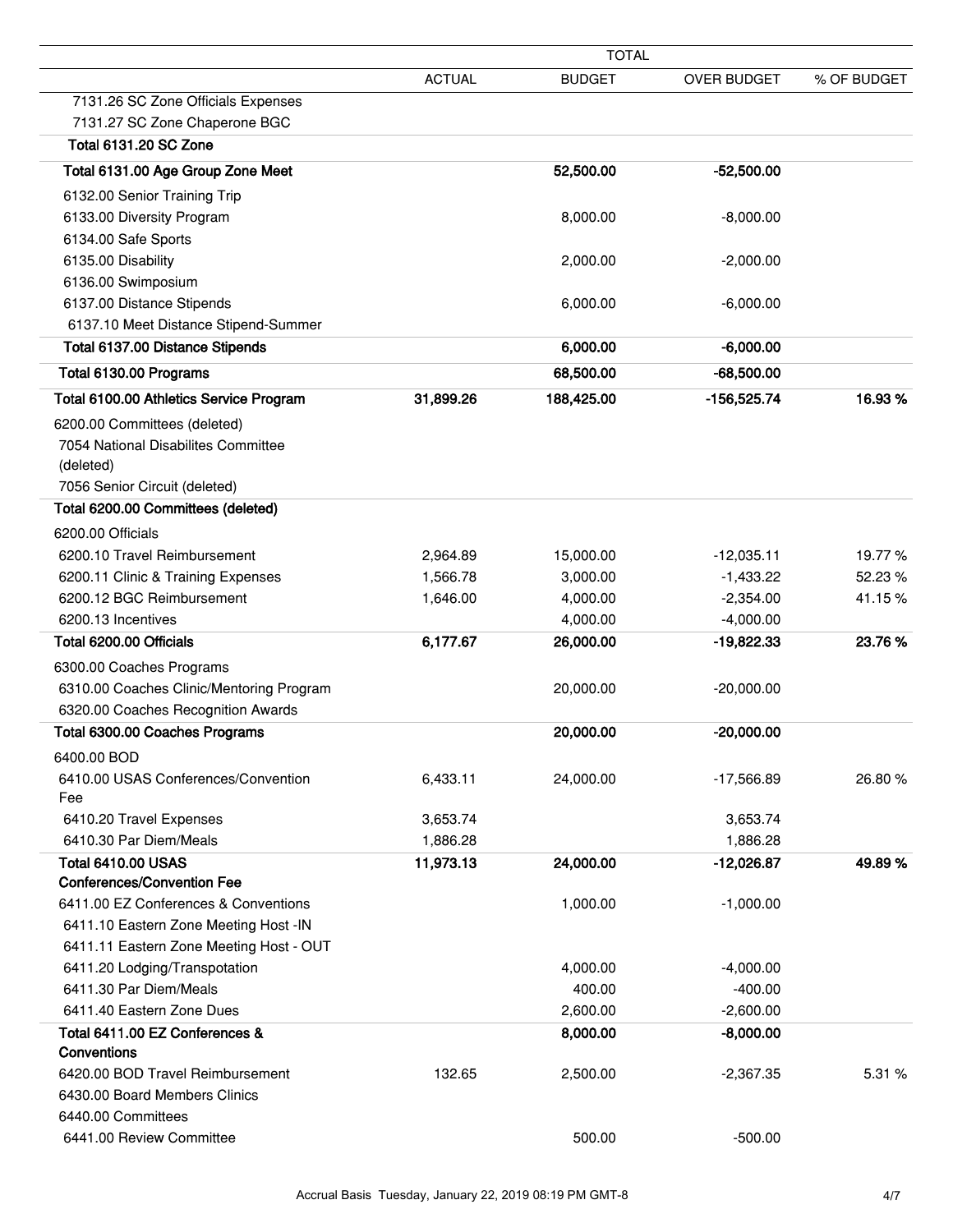|                                                                   | <b>TOTAL</b>  |               |                    |             |
|-------------------------------------------------------------------|---------------|---------------|--------------------|-------------|
|                                                                   | <b>ACTUAL</b> | <b>BUDGET</b> | <b>OVER BUDGET</b> | % OF BUDGET |
| 6441.10 Legal Fees                                                |               |               |                    |             |
| Total 6441.00 Review Committee                                    |               | 500.00        | $-500.00$          |             |
| 6442.00 Technical Planning Committee                              |               |               |                    |             |
| Total 6440.00 Committees                                          |               | 500.00        | $-500.00$          |             |
| 6450.00 BOD Misc Expenses                                         | 1,019.24      |               | 1,019.24           |             |
| <b>Total 6400.00 BOD</b>                                          | 13,125.02     | 35,000.00     | $-21,874.98$       | 37.50 %     |
| 6500.00 Clubs Recognition                                         |               |               |                    |             |
| 6510.00 Club Excellence Program                                   |               | 40,000.00     | $-40,000.00$       |             |
| 6520.00 Club Development                                          |               |               |                    |             |
| Total 6500.00 Clubs Recognition                                   |               | 40,000.00     | $-40,000.00$       |             |
| 6600.00 Administration & Operations Support                       |               |               |                    |             |
| 6601.00 Salary & Wages                                            | 25,911.00     | 95,000.00     | $-69,089.00$       | 27.27%      |
| 6601.10 Payroll Tax                                               | 950.00        | 11,000.00     | $-10,050.00$       | 8.64%       |
| 6601.20 Workers Comp Insurance                                    | 1,241.07      | 3,000.00      | $-1,758.93$        | 41.37%      |
| 6601.30 ADP Payroll Service Fee                                   | 249.68        | 1,000.00      | $-750.32$          | 24.97%      |
| Total 6601.00 Salary & Wages                                      | 28,351.75     | 110,000.00    | $-81,648.25$       | 25.77%      |
| 6605.00 IT Service Fee                                            | 500.00        |               | 500.00             |             |
| 6605.10 Web Site ChargesB                                         | 2,000.00      | 6,000.00      | $-4,000.00$        | 33.33 %     |
| Total 6605.00 IT Service Fee                                      | 2,500.00      | 6,000.00      | $-3,500.00$        | 41.67%      |
| 6606.00 SWIMS Stipends                                            |               | 5,000.00      | $-5,000.00$        |             |
| 6607.00 All Office Essential Supplies                             | 742.91        | 4,000.00      | $-3,257.09$        | 18.57%      |
| 6607.10 Annual Membership/Program Dues                            | 436.61        | 500.00        | $-63.39$           | 87.32%      |
| 6607.20 Printing/Ink/Paper                                        | 359.06        | 500.00        | $-140.94$          | 71.81%      |
| 6607.30 Postage/Mailing                                           | 30.75         | 1,000.00      | $-969.25$          | 3.08%       |
| 6607.40 Misc Expenses                                             | 157.31        | 500.00        | $-342.69$          | 31.46%      |
| Total 6607.00 All Office Essential Supplies                       | 1,726.64      | 6,500.00      | $-4,773.36$        | 26.56%      |
| 6608.00 Operation Expenses                                        |               |               |                    |             |
| 6608.10 Internet Expense                                          | 939.00        | 2,500.00      | $-1,561.00$        | 37.56 %     |
| 6608.20 Telephone                                                 | 261.56        | 1,500.00      | $-1,238.44$        | 17.44 %     |
| 6608.30 Storage Room Rental                                       |               | 1,250.00      | $-1,250.00$        |             |
| 6608.40 Senior Circuit Meets                                      |               |               |                    |             |
| 6608.50 Professional Service Fee                                  | 3,000.00      |               | 3,000.00           |             |
| 6608.60 Subscription Fee                                          |               |               |                    |             |
| 6608.61 QB Monthly Fee(current)                                   | 92.36         | 600.00        | $-507.64$          | 15.39 %     |
| 6608.62 QB Fee (old)                                              | 1.50          |               | 1.50               |             |
| 6608.63 Adobe Annual Fee                                          |               |               |                    |             |
| 6608.64 Meet Manager Annual Fee<br>Total 6608.60 Subscription Fee | 93.86         | 600.00        | $-506.14$          | 15.64 %     |
|                                                                   |               |               |                    |             |
| <b>Total 6608.00 Operation Expenses</b>                           | 4,294.42      | 5,850.00      | $-1,555.58$        | 73.41 %     |
| 6609.00 Office Equipment/Hardware                                 | 2,479.65      | 1,000.00      | 1,479.65           | 247.97%     |
| 6610.00 Bank & Credit card expenses                               | 12,189.94     | 30,000.00     | $-17,810.06$       | 40.63%      |
| 6610.10 Bank Service Charge/Fee                                   | 6,186.20      |               | 6,186.20           |             |
| Total 6610.00 Bank & Credit card expenses                         | 18,376.14     | 30,000.00     | $-11,623.86$       | 61.25%      |
| 6611.00 HOD/BOD Meetings                                          | 736.78        |               | 736.78             |             |
| 6611.10 Refreshment - BOD/ LSC                                    | 555.58        | 2,750.00      | $-2,194.42$        | 20.20%      |
| Total 6611.00 HOD/BOD Meetings                                    | 1,292.36      | 2,750.00      | $-1,457.64$        | 46.99 %     |
| 6614.00 State Filing Fees                                         |               | 100.00        | $-100.00$          |             |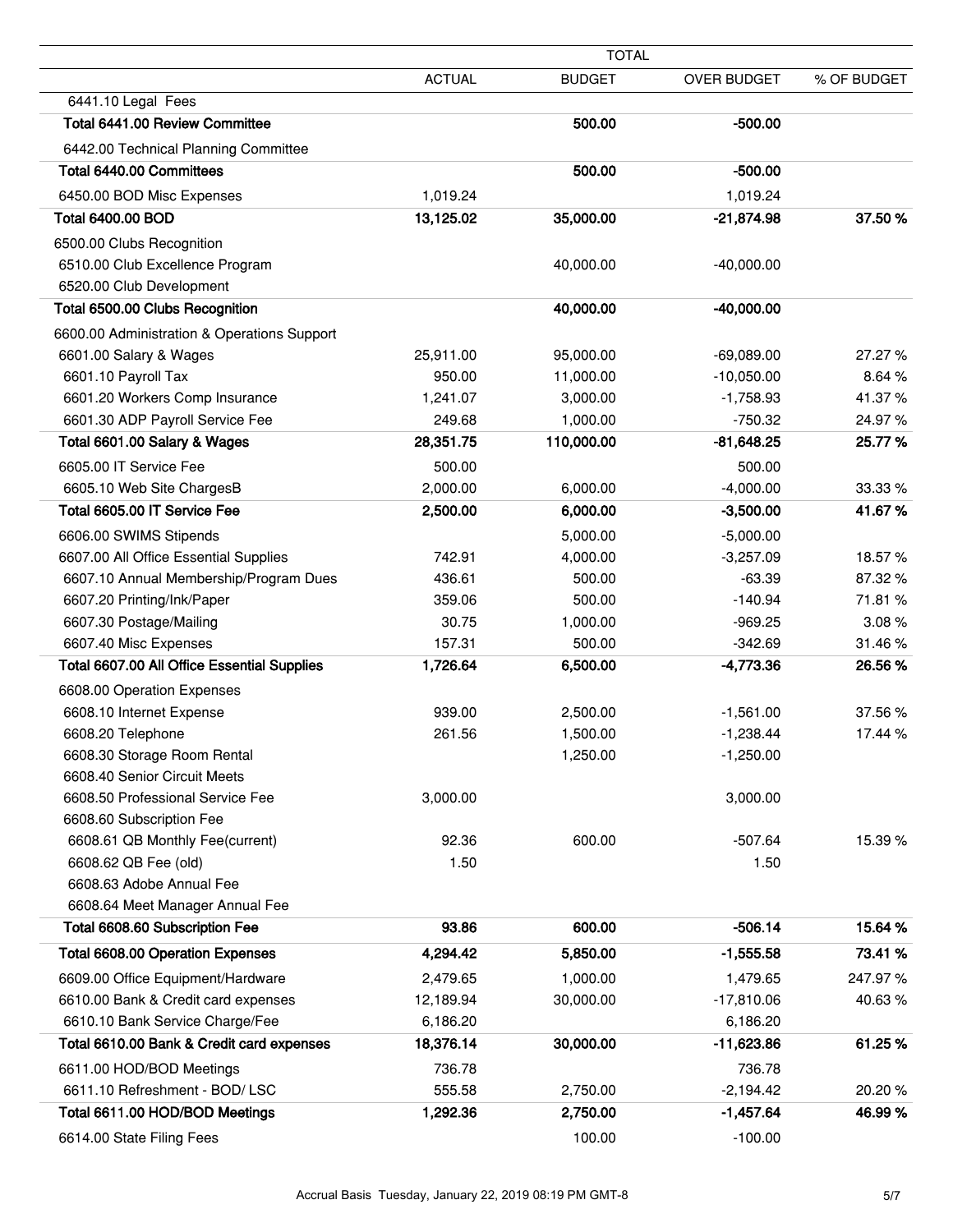|                                            |               | <b>TOTAL</b>  |                    |             |
|--------------------------------------------|---------------|---------------|--------------------|-------------|
|                                            | <b>ACTUAL</b> | <b>BUDGET</b> | <b>OVER BUDGET</b> | % OF BUDGET |
| 6615.00 Hall of Fame                       |               |               |                    |             |
| 6615.10 Hall of Fame dinner payments       |               | $-4,000.00$   | 4,000.00           |             |
| 6615.20 Hall of Fame Dinner - caterer      |               | 3,000.00      | $-3,000.00$        |             |
| 6615.30 HOF - Display                      | 5,000.00      | 5,000.00      | 0.00               | 100.00%     |
| Total 6615.00 Hall of Fame                 | 5,000.00      | 4,000.00      | 1,000.00           | 125.00 %    |
| 6630.00 Golden Goggles Dinners             | 62.00         |               | 62.00              |             |
| 6630.10 Golden Goggles Dinner              | 10,247.08     | 12,000.00     | $-1,752.92$        | 85.39 %     |
| Total 6630.00 Golden Goggles Dinners       | 10,309.08     | 12,000.00     | $-1,690.92$        | 85.91 %     |
| 6632.00 Athletic Representative Activities |               |               |                    |             |
| 6635.00 Donation -                         |               | 5,000.00      | $-5,000.00$        |             |
| 6640.00 Other Misc Expenses                |               |               |                    |             |
| 6650.00 Metro Run Meets                    |               |               |                    |             |
| 6650.10 Sr. Mets SC                        |               |               |                    |             |
| 6650.12 SrM - SC Meet Entries              |               | $-20,000.00$  | 20,000.00          |             |
| 6650.13 SrM - SC Admissions &              |               | $-10,000.00$  | 10,000.00          |             |
| Programs                                   |               |               |                    |             |
| 6690.11 SrM - SC Personnel/Admin/AO        |               | 5,000.00      | $-5,000.00$        |             |
| 6690.12 SrM - SC Pool rental               |               | 17,000.00     | $-17,000.00$       |             |
| 6690.13 SrM - SC Officials                 |               | 1,250.00      | $-1,250.00$        |             |
| (Evaluator/MR/TLCJ)                        |               |               |                    |             |
| 6690.14 SrM - SC Refreshments              |               | 3,000.00      | $-3,000.00$        |             |
| 6690.15 SrM - SC Awards                    |               | 875.00        | $-875.00$          |             |
| 6690.16 SrM - SC Misc Supplies Expenses    |               | 1,000.00      | $-1,000.00$        |             |
| Total 6650.10 Sr. Mets SC                  |               | $-1,875.00$   | 1,875.00           |             |
| 6650.20 Sr Mets - LC                       |               |               |                    |             |
| 6650.22 SrM - LC Meet Entries              |               | $-20,000.00$  | 20,000.00          |             |
| 6650.23 SrM - LC Admission & Programs      |               | $-10,000.00$  | 10,000.00          |             |
| 6690.21 SrM - LC Personnel/Admin/Ao        |               | 4,000.00      | $-4,000.00$        |             |
| 6690.22 SrM - LC Pool Rental               |               | 17,000.00     | $-17,000.00$       |             |
| 6690.23 SrM - LC                           |               | 1,250.00      | $-1,250.00$        |             |
| Officials(Evaluator/MR/TLCJ)               |               |               |                    |             |
| 6690.24 SrM - LC Refreshments              |               | 3,000.00      | $-3,000.00$        |             |
| 6690.25 SrM - LC Awards                    |               | 1,000.00      | $-1,000.00$        |             |
| 6690.26 SrM - LC Misc Supplies Expenses    |               | 1,000.00      | $-1,000.00$        |             |
| Total 6650.20 Sr Mets - LC                 |               | $-2,750.00$   | 2,750.00           |             |
| 6650.40 Open Water                         |               | $-4,000.00$   | 4,000.00           |             |
| 6690.41 Open water 5K & 10 K Expenses      |               | 4,000.00      | $-4,000.00$        |             |
| Total 6650.40 Open Water                   |               | 0.00          | 0.00               |             |
| 6650.50 ZQ Meet - SC                       |               |               |                    |             |
| 6650.51 ZQ Meet Entries                    |               |               |                    |             |
| 6650.52 ZQ Admissions & Programs           |               |               |                    |             |
| 6690.51 ZQ Personnel                       |               |               |                    |             |
| 6690.52 ZQ Pool Rental                     |               |               |                    |             |
| 6690.53 ZQ Officials (Evaluator/MR/TLCJ)   |               |               |                    |             |
| 6690.54 ZQ Meals & Travel                  |               |               |                    |             |
| 6690.55 ZQ Awards                          |               |               |                    |             |
| 6690.56 ZQ Misc Expenses                   |               |               |                    |             |
| Total 6650.50 ZQ Meet - SC                 |               |               |                    |             |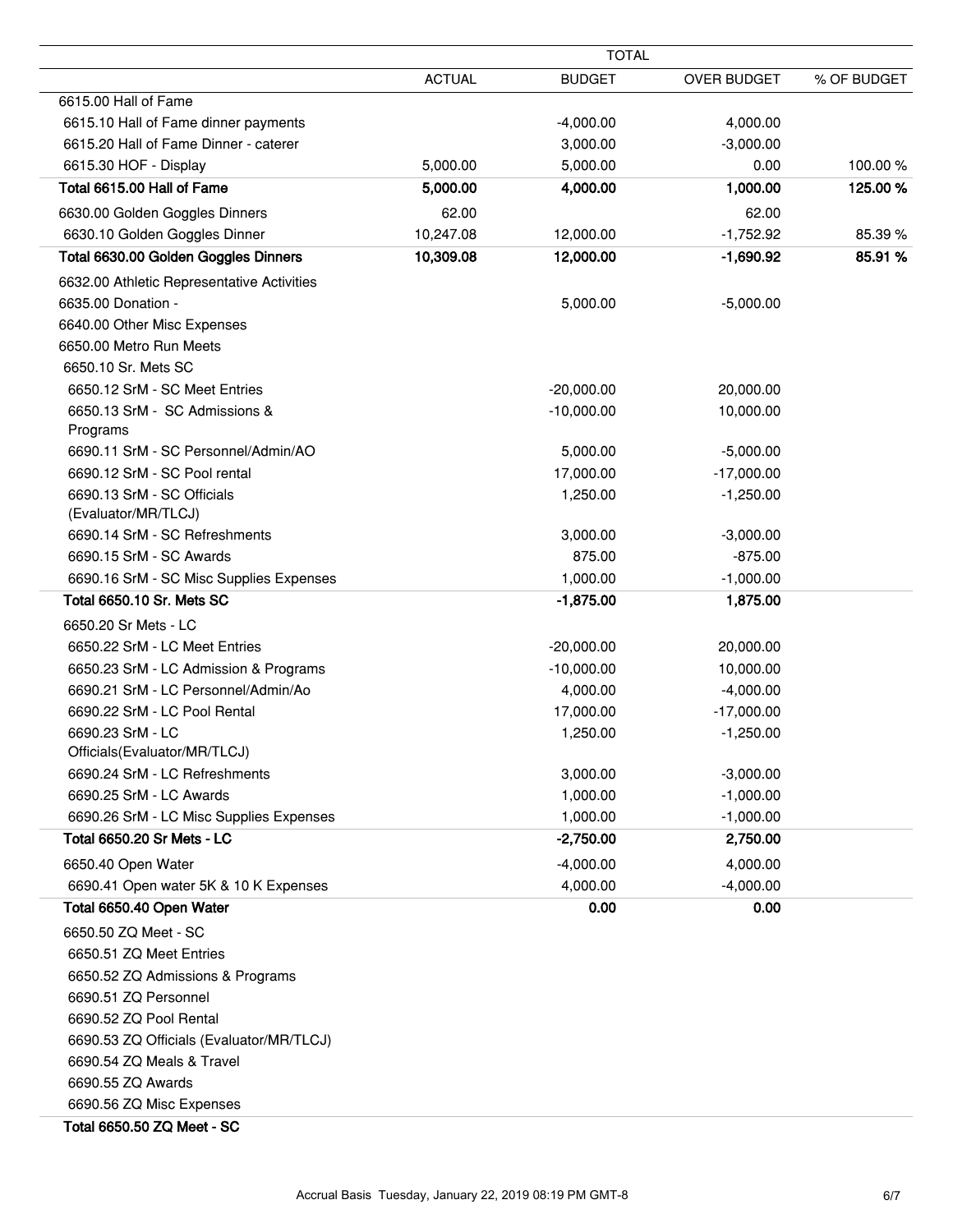|                                           | <b>TOTAL</b>  |               |                    |             |
|-------------------------------------------|---------------|---------------|--------------------|-------------|
|                                           | <b>ACTUAL</b> | <b>BUDGET</b> | <b>OVER BUDGET</b> | % OF BUDGET |
| 6650.60 Distance Meets                    |               |               |                    |             |
| Total 6650.00 Metro Run Meets             |               | $-4,625.00$   | 4,625.00           |             |
| 7541.3 Safe Sport Activities (deleted)    |               |               |                    |             |
| Total 6600.00 Administration & Operations | 74,330.04     | 183,575.00    | -109,244.96        | 40.49%      |
| Support                                   |               |               |                    |             |
| 6720.00 Unapplied Cash Bill Payment       |               |               |                    |             |
| Expense                                   |               |               |                    |             |
| 6730.00 Uncategorized Expense             |               |               |                    |             |
| 6740.00 Purchases                         |               |               |                    |             |
| Admission / Progams (deleted)             |               |               |                    |             |
| Advertising/Promotional (deleted)         |               |               |                    |             |
| Advertising/Promotional (deleted-1)       |               |               |                    |             |
| Purchases (deleted)                       |               |               |                    |             |
| Supplies & Materials (deleted)            |               |               |                    |             |
| <b>Total Expenses</b>                     | \$125,531.99  | \$493,000.00  | $$ -367,468.01$    | 25.46 %     |
| <b>NET OPERATING INCOME</b>               | \$149,534.98  | \$6,700.00    | \$142,834.98       | 2,231.87%   |
| <b>Other Expenses</b>                     |               |               |                    |             |
| 6700.00 Depreciation                      | 347.32        |               | 347.32             |             |
| 6710.00 Reconciliation Discrepancies      |               |               |                    |             |
| <b>Total Other Expenses</b>               | \$347.32      | \$0.00        | \$347.32           | 0.00%       |
| <b>NET OTHER INCOME</b>                   | $$ -347.32$   | \$0.00        | $$ -347.32$        | 0.00%       |
| <b>NET INCOME</b>                         | \$149,187.66  | \$6,700.00    | \$142,487.66       | 2,226.68%   |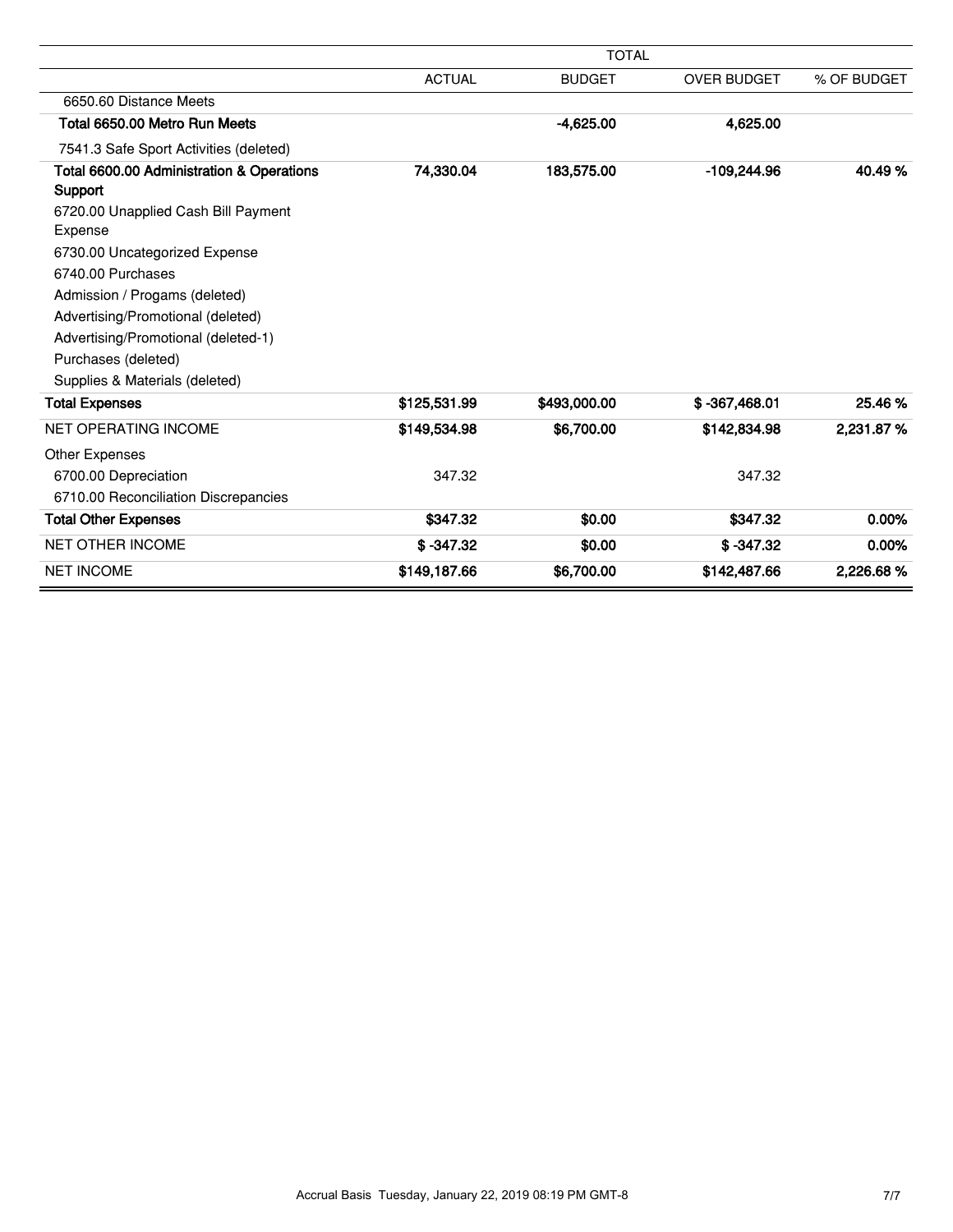# Metropolitan Swimming Inc.

# PROFIT AND LOSS COMPARISON

September - December, 2018

|                                    | <b>TOTAL</b>    |                      |  |  |
|------------------------------------|-----------------|----------------------|--|--|
|                                    | SEP - DEC, 2018 | SEP - DEC, 2017 (PY) |  |  |
| Income                             |                 |                      |  |  |
| 5000.00 General Income Accts       |                 |                      |  |  |
| 5001.00 Investment Income          |                 | 0.45                 |  |  |
| 5001.10 Interest Income            | 2.17            | 1.24                 |  |  |
| Total 5001.00 Investment Income    | 2.17            | 1.69                 |  |  |
| 5002.00 Fee & Surcharge            |                 |                      |  |  |
| 5002.10 Sanctions Fee              | 1,425.00        | 1,050.00             |  |  |
| 5002.15 Post Meet Fee (20%)        | 69,809.60       | 58,344.60            |  |  |
| 5002.19 Silver/Bronze Surcharge    | 533.00          |                      |  |  |
| Total 5002.00 Fee & Surcharge      | 71,767.60       | 59,394.60            |  |  |
| 5005.10 Fines                      |                 |                      |  |  |
| 5005.17 Admins Fines               | 4,800.00        |                      |  |  |
| <b>Total 5005.10 Fines</b>         | 4,800.00        |                      |  |  |
| 5006.00 Registrations              |                 |                      |  |  |
| 5006.10 Club-Received              | 11,725.00       | 10,075.00            |  |  |
| 7006.10 Club-Paid                  | $-3,850.00$     | $-3,710.00$          |  |  |
| Total 5006.10 Club-Received        | 7,875.00        | 6,365.00             |  |  |
| 5006.20 Athlete-Received           | 600,054.00      | 531,469.00           |  |  |
| 7006.20 Athlete-Paid               | $-480,515.00$   | -448,962.00          |  |  |
| Total 5006.20 Athlete-Received     | 119,539.00      | 82,507.00            |  |  |
| 5006.30 Non Athlete-Received       | 40,032.00       | 35,350.00            |  |  |
| 7006.30 Non Athlete-Paid           | $-31,254.00$    | $-28,764.00$         |  |  |
| Total 5006.30 Non Athlete-Received | 8,778.00        | 6,586.00             |  |  |
| 5006.40 Transfers-Received         | 2,865.00        | 2,600.00             |  |  |
| 5006.50 Flex Athletic-Received     | 2,640.00        |                      |  |  |
| Total 5006.00 Registrations        | 141,697.00      | 98,058.00            |  |  |
| 5010.00 Bounced Check Fee          |                 |                      |  |  |
| 5010.10 Bounced Check Fee          |                 | 25.00                |  |  |
| Total 5010.00 Bounced Check Fee    |                 | 25.00                |  |  |
| Total 5000.00 General Income Accts | 218,266.77      | 157,479.29           |  |  |
|                                    |                 |                      |  |  |
| <b>Total Income</b>                | \$218,266.77    | \$157,479.29         |  |  |
| <b>GROSS PROFIT</b>                | \$218,266.77    | \$157,479.29         |  |  |
| Expenses                           |                 |                      |  |  |
| 6100.00 Athletics Service Program  |                 |                      |  |  |
| 6110 Travel Program                |                 | $-5,923.92$          |  |  |
| 6110.00 Travel Reimbursement       |                 | 5,923.92             |  |  |
| 6110.11 SC Sectional               |                 | 0.00                 |  |  |
| 6110.12 LC Senior Zone/Sectional   | 800.00          |                      |  |  |
| 6110.18 USA JR National SC         |                 | 0.00                 |  |  |
| 6110.19 USA JR National LC         | 800.00          |                      |  |  |
| 6110.22 USA National/Open SC       | 6,757.84        | 0.00                 |  |  |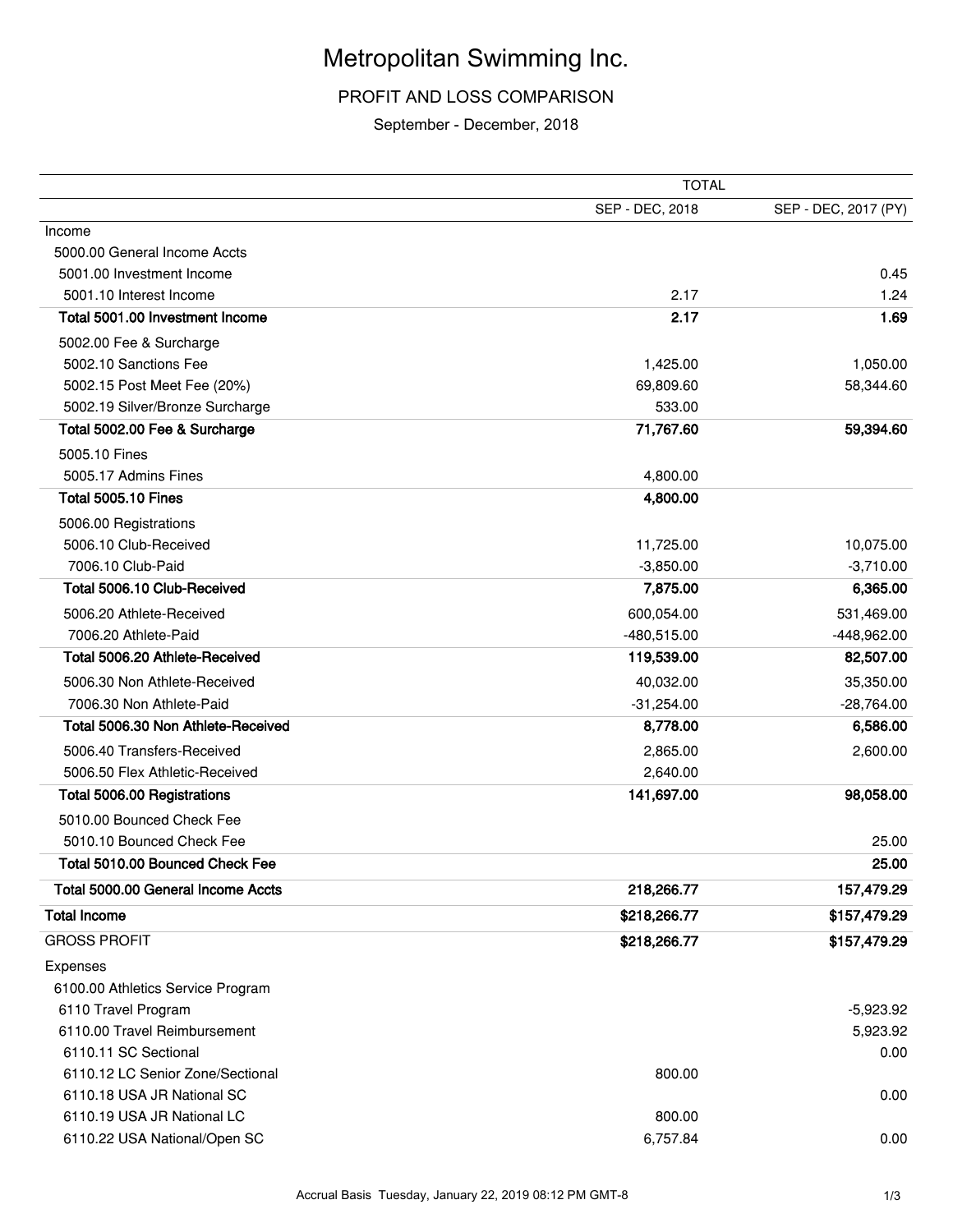|                                               | <b>TOTAL</b>    |                      |  |
|-----------------------------------------------|-----------------|----------------------|--|
|                                               | SEP - DEC, 2018 | SEP - DEC, 2017 (PY) |  |
| 6110.23 USA National/Open/Phillip66 LC        | 1,000.00        |                      |  |
| Total 6110.00 Travel Reimbursement            | 9,357.84        | 5,923.92             |  |
| 6120.00 Scholarships                          | $-1,500.00$     | $-1,300.00$          |  |
| 6130.00 Programs                              |                 |                      |  |
| 6131.00 Age Group Zone Meet                   |                 |                      |  |
| 6131.10 LC Zone                               |                 |                      |  |
| 6131.11 LC Zone fees collected                |                 | 675.28               |  |
| 6131.12 LC Zone Entry fees                    |                 | 0.00                 |  |
| 7131.11 LC Zone Uniforms                      |                 | 0.00                 |  |
| 7131.12 LC Zone Petty Cash & supplies         |                 | 0.00                 |  |
| 7131.14 LC Zone Hotel & meals                 |                 | 0.00                 |  |
| Total 6131.10 LC Zone                         |                 | 675.28               |  |
| Total 6131.00 Age Group Zone Meet             |                 | 675.28               |  |
| Total 6130.00 Programs                        |                 | 675.28               |  |
| Total 6100.00 Athletics Service Program       | 7,857.84        | $-624.72$            |  |
| 6200.00 Officials                             |                 |                      |  |
| 6200.10 Travel Reimbursement                  | 2,000.00        | 1,000.00             |  |
| 6200.11 Clinic & Training Expenses            | 1,566.78        |                      |  |
| 6200.12 BGC Reimbursement                     | 1,255.00        | 838.50               |  |
| Total 6200.00 Officials                       | 4,821.78        | 1,838.50             |  |
| 6400.00 BOD                                   |                 |                      |  |
| 6410.00 USAS Conferences/Convention Fee       | 6,433.11        | 7,735.91             |  |
| 6410.20 Travel Expenses                       | 3,653.74        |                      |  |
| 6410.30 Par Diem/Meals                        | 1,886.28        |                      |  |
| Total 6410.00 USAS Conferences/Convention Fee | 11,973.13       | 7,735.91             |  |
| 6411.00 EZ Conferences & Conventions          |                 |                      |  |
| 6411.11 Eastern Zone Meeting Host - OUT       |                 | 543.20               |  |
| Total 6411.00 EZ Conferences & Conventions    |                 | 543.20               |  |
| 6420.00 BOD Travel Reimbursement              | 132.65          | 1,037.57             |  |
| 6450.00 BOD Misc Expenses                     | 1,019.24        | 73.72                |  |
| <b>Total 6400.00 BOD</b>                      | 13,125.02       | 9,390.40             |  |
| 6600.00 Administration & Operations Support   |                 | 9.95                 |  |
| 6601.00 Salary & Wages                        | 23,336.00       | 19,727.37            |  |
| 6601.10 Payroll Tax                           | 1,745.38        | 4,076.88             |  |
| 6601.20 Workers Comp Insurance                | 1,241.07        | 1,895.55             |  |
| 6601.30 ADP Payroll Service Fee               | 249.68          | 237.72               |  |
| Total 6601.00 Salary & Wages                  | 26,572.13       | 25,937.52            |  |
| 6605.00 IT Service Fee                        | 500.00          | 1,500.00             |  |
| 6605.10 Web Site ChargesB                     | 1,000.00        |                      |  |
| Total 6605.00 IT Service Fee                  | 1,500.00        | 1,500.00             |  |
| 6607.00 All Office Essential Supplies         | 742.91          | 603.39               |  |
| 6607.10 Annual Membership/Program Dues        | 436.61          | 167.08               |  |
| 6607.20 Printing/Ink/Paper                    | 0.00            | 162.16               |  |
| 6607.30 Postage/Mailing                       | 30.75           | 227.68               |  |
| 6607.40 Misc Expenses                         | 157.31          | 1,214.69             |  |
| Total 6607.00 All Office Essential Supplies   | 1,367.58        | 2,375.00             |  |

6608.00 Operation Expenses